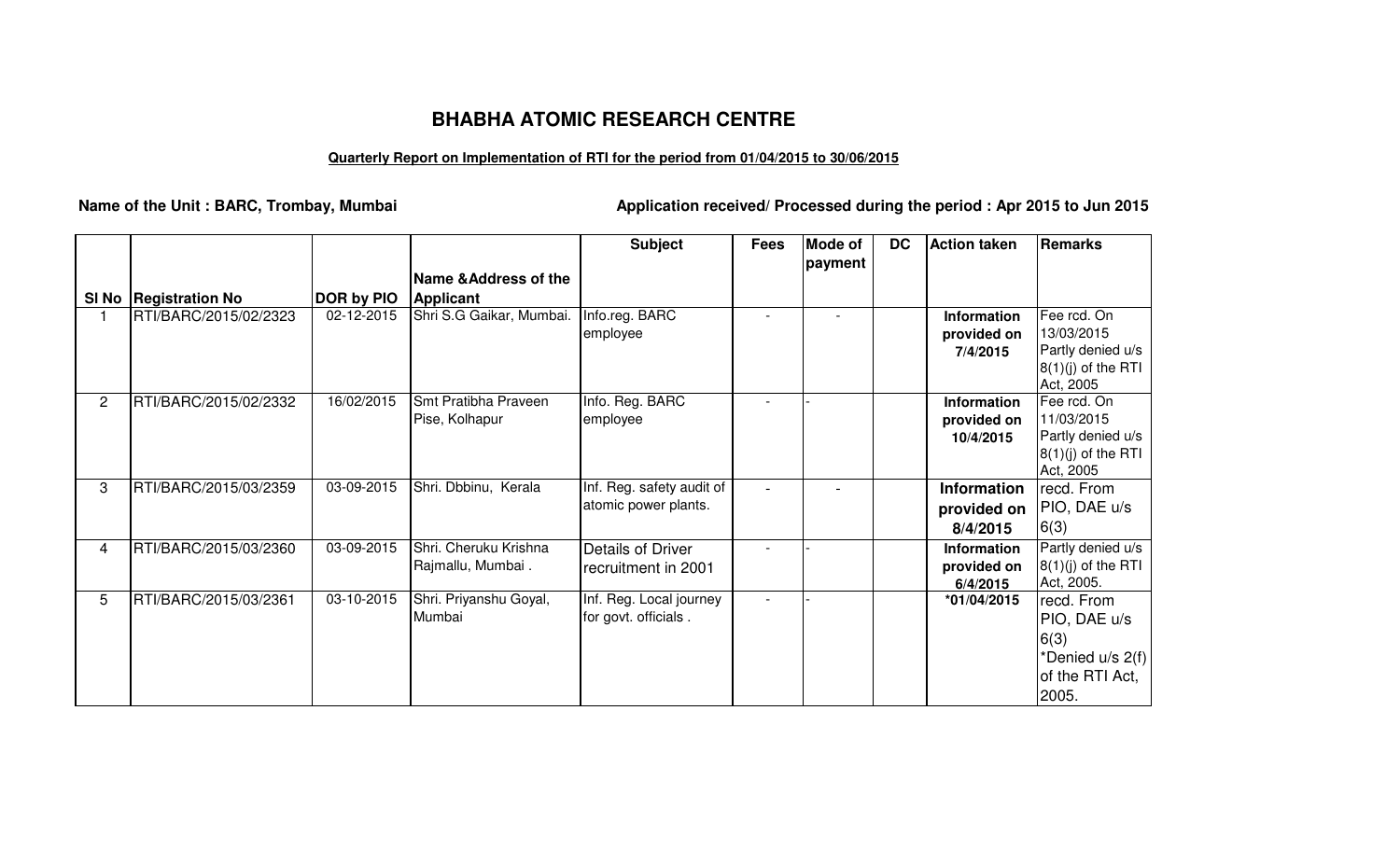| 6              | RTI/BARC/2015/03/2365 | 03-11-2015       | Shri. Kamal Kishore                             | Details provided in       |                |    | *08/05/2015        | Letter for fee       |
|----------------|-----------------------|------------------|-------------------------------------------------|---------------------------|----------------|----|--------------------|----------------------|
|                |                       |                  | Dwivedi, Uttarakhand                            | <b>OCES</b>               |                |    |                    | issued on            |
|                |                       |                  |                                                 |                           |                |    |                    | 16/03/2015           |
|                |                       |                  |                                                 |                           |                |    |                    | *Fee not rcd. File   |
|                |                       |                  |                                                 |                           |                |    |                    | closed.              |
| $\overline{7}$ | RTI/BARC/2015/03/2366 | 03-11-2015       | Shri. Girish Chandra                            | Details provided in       | $\overline{a}$ |    | *7/05/2015         | *Fee not rcd. File   |
|                |                       |                  | Pandey, Uttarakhand                             | <b>OCES</b>               |                |    |                    | closed.              |
| 8              | RTI/BARC/2015/03/2367 | $03 - 11 - 2015$ | Shri. Amrendra Singh,                           | Details reg. promotion    |                |    | Information        | Rcd. From PIO,       |
|                |                       |                  | Indore                                          | interview of self         |                |    | provided on        | RRCAT, Indore        |
|                |                       |                  |                                                 |                           |                |    | 10/4/2015          | $u/s$ 6(3) of the    |
|                |                       |                  |                                                 |                           |                |    |                    | RTI Act, 2005.       |
| 9              | RTI/BARC/2015/03/2370 | 03-12-2015       | Shri. M. C. Goel, Mumbai Details of promotion   |                           |                |    | <b>Information</b> |                      |
|                |                       |                  |                                                 | interview committee of    |                |    | provided on        |                      |
|                |                       |                  |                                                 | SO/D to SO/E              |                |    | 10/4/2015          |                      |
| 10             | RTI/BARC/2015/03/2373 | 16/03/2015       | Shri Pasupula Maheshwar   Information regarding |                           |                |    | Information        | Partly denied u/s    |
|                |                       |                  | Rao, Hyderabad                                  | OCES/DGFS 2014            |                |    | provided on        | $8(1)(d)$ of the RTI |
|                |                       |                  |                                                 | exam                      |                |    | 1/4/2015           | Act, 2005.           |
| 11             | RTI/BARC/2015/03/2374 | 16/03/2015       | Smt. Vaddi Satyavathi,                          | Info reg. BARC            |                |    | <b>Information</b> |                      |
|                |                       |                  | W.G Dist.                                       | employee                  |                |    | provided on        |                      |
|                |                       |                  |                                                 |                           |                |    | 13/04/2015         |                      |
| 12             | RTI/BARC/2015/03/2375 | 16/03/2015       | Shri Mukesh Kumar                               | info reg. Motor car       |                |    | Information        | Recd. From PIO       |
|                |                       |                  | Verma, Kota                                     | advance                   |                |    | provided on        | <b>DAE</b>           |
|                |                       |                  |                                                 |                           |                |    | 8/4/2015           |                      |
| 13             | RTI/BARC/2015/03/2376 | 16/03/2015       | Shri P.N Mane, Mumbai                           | Info. Reg. time limit for | $-$            | 20 | <b>Information</b> | DC rcd. On           |
|                |                       |                  |                                                 | payment of various        |                |    | provided on        | 15/04/2015 And       |
|                |                       |                  |                                                 | claims                    |                |    | 7/4/2015           | documents            |
|                |                       |                  |                                                 |                           |                |    |                    | provided.            |
| 14             | RTI/BARC/2015/03/2377 | 16/03/2015       | Shri Amrendra Singh,                            | Info. Reg. Selection      |                |    | Information        | Recd. From PIO,      |
|                |                       |                  | Indore                                          | committee for             |                |    | provided on        | <b>RRCAT</b>         |
|                |                       |                  |                                                 | promotion interview       |                |    | 10/4/2015          |                      |
| 15             | RTI/BARC/2015/03/2378 | 19/03/2015       | Smt. Bollu Srivanitha,                          | Info. Reg. BARC           |                |    | <b>Information</b> | Partly denied u/s    |
|                |                       |                  | Telagana State                                  | employee                  |                |    | provided on        | $8(1)(j)$ of the RTI |
|                |                       |                  |                                                 |                           |                |    | 6/4/2015           | Act, 2005.           |
| 16             | RTI/BARC/2015/03/2379 | 23/03/2015       | Ms. Jyoti Sharma,                               | Info. DMRIT               |                |    | *21/04/2015        | *Denied u/s          |
|                |                       |                  | Ahmedabad                                       | examination               |                |    |                    | $8(1)(d)$ of the RTI |
|                |                       |                  |                                                 |                           |                |    |                    | Act, 2005.           |
|                |                       |                  |                                                 |                           |                |    |                    |                      |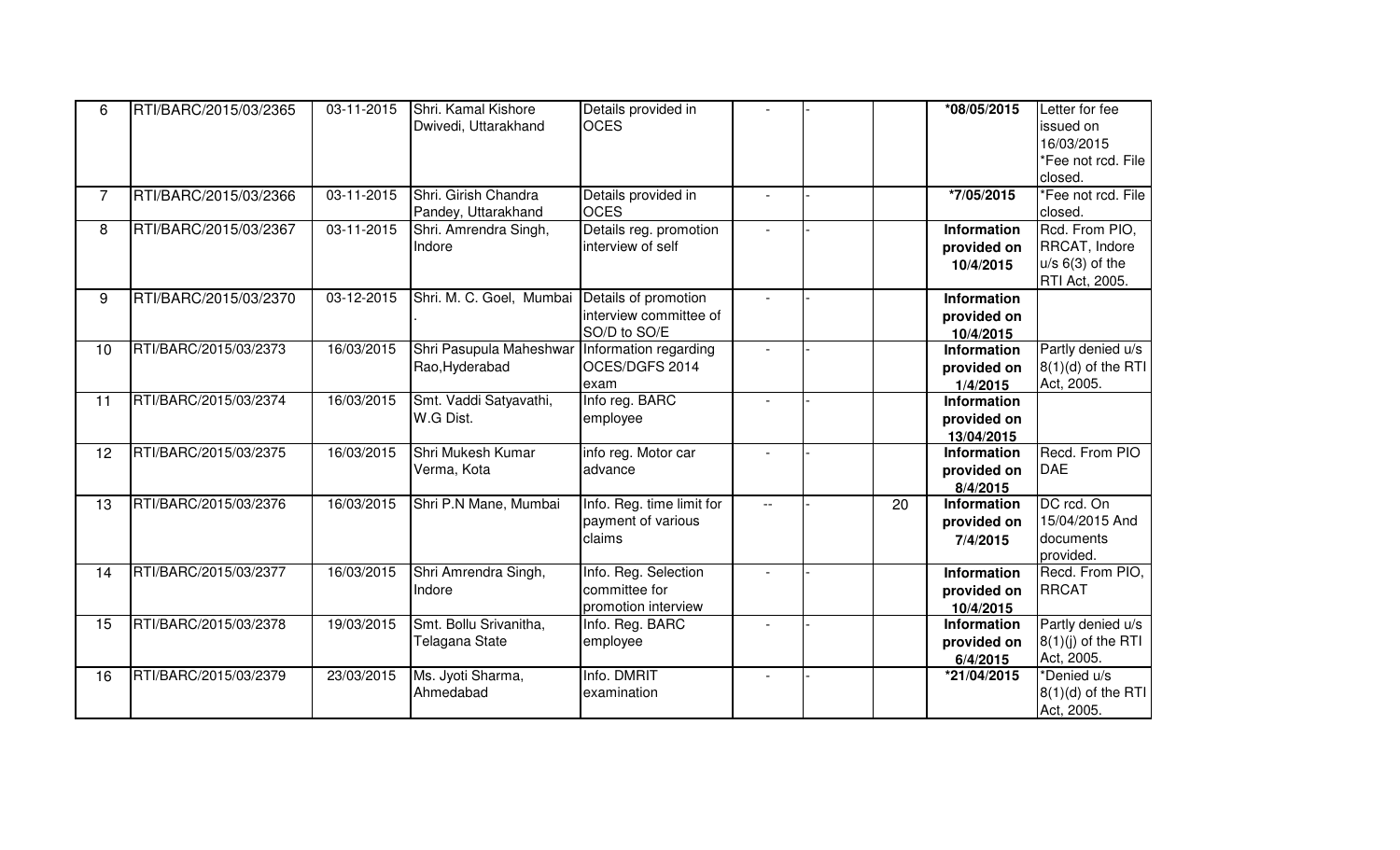| 17 | RTI/BARC/2015/03/2380 | 23/03/2015 | Shri J. Ravindran,<br>Tuticorin            | Info. Reg. departmental<br>transport facilities<br>availed by PH BARC<br>employees               |                | <b>Information</b><br>provided on<br>10/4/2015  | Partly denied u/s<br>$8(1)(j)$ of the RTI<br>Act, 2005.        |
|----|-----------------------|------------|--------------------------------------------|--------------------------------------------------------------------------------------------------|----------------|-------------------------------------------------|----------------------------------------------------------------|
| 18 | RTI/BARC/2015/03/2381 | 25/03/2015 | Shri K.S Shelar, Mumbai                    | Info. Reg. Diary Entry                                                                           |                | *24/04/2015                                     | *Denied u/s<br>$8(1)(a)$ of the RTI<br>Act, 2005.              |
| 19 | RTI/BARC/2015/03/2382 | 26/03/2015 | Shri. Adil Khan, Delhi.                    | Inf. Reg. BARC<br>recruitment (2015)<br>exam.                                                    |                | Information<br>provided on<br>6/4/2015          | Rcd. From PIO,<br>DAE $u/s$ 6(3) of<br>the RTI Act,<br>2005.   |
| 20 | RTI/BARC/2015/03/2383 | 26/03/2015 | Dr. A. Sankaranarayanan,<br>Thane          | Details reg. BARC<br>training school                                                             |                | <b>Information</b><br>provided on<br>10/4/2015  | Rcd. From PIO,<br>DAE $u/s$ 6(3) of<br>the RTI Act,<br>2005.   |
| 21 | RTI/BARC/2015/03/2384 | 26/03/2015 | Dr. A. Sankaranarayanan,<br>Thane West     | Copy of results<br>submitted on the<br>roscharsch test done<br>on trainees of the 18th<br>batch. |                | <b>Information</b><br>provided on<br>10/4/2015  | Rcd. From PIO,<br>DAE $u/s$ 6(3) of<br>the RTI Act,<br>2005.   |
| 22 | RTI/BARC/2015/03/2385 | 26/03/2015 | Shri. Jignesh Manubhai<br>Parmar, Gujarat. | Inf. Reg. APRON for X-<br>ray Technician.                                                        |                | <b>Information</b><br>provided on<br>24/04/2015 | Reply given in<br>Hindi                                        |
| 23 | RTI/BARC/2015/03/2386 | 26/03/2015 | Shri. K. K. Awasthi.,<br>Palghar.          | Details regarding<br>written communication<br>with BARCSSAT                                      |                | <b>Information</b><br>provided on<br>16/04/2015 | Rcd. From PIO.<br>BARC(T) u/s 6(3)<br>of the RTI Act,<br>2005. |
| 24 | RTI/BARC/2015/03/2387 | 27/03/2015 | Shri. Shakir Ahamad<br>Lohar, Telangana.   | Detials reg. forwading<br>applications in other<br>central govt. vacancies.                      |                | <b>Information</b><br>provided on<br>10/4/2015  | Rcd. From PIO,<br>DAE $u/s$ 6(3) of<br>the RTI Act,<br>2005.   |
| 25 | RTI/BARC/2015/03/2388 | 31/03/2015 | Shri. Abanikanta Bhadra,<br>Odisha.        | Result of Interview for<br>Technical Officer/D<br>(TO/D)(Botany)                                 | $\blacksquare$ | <b>Information</b><br>provided on<br>22/04/2015 | Partly denied u/s<br>$8(1)(j)$ of the RTI<br>Act, 2005.        |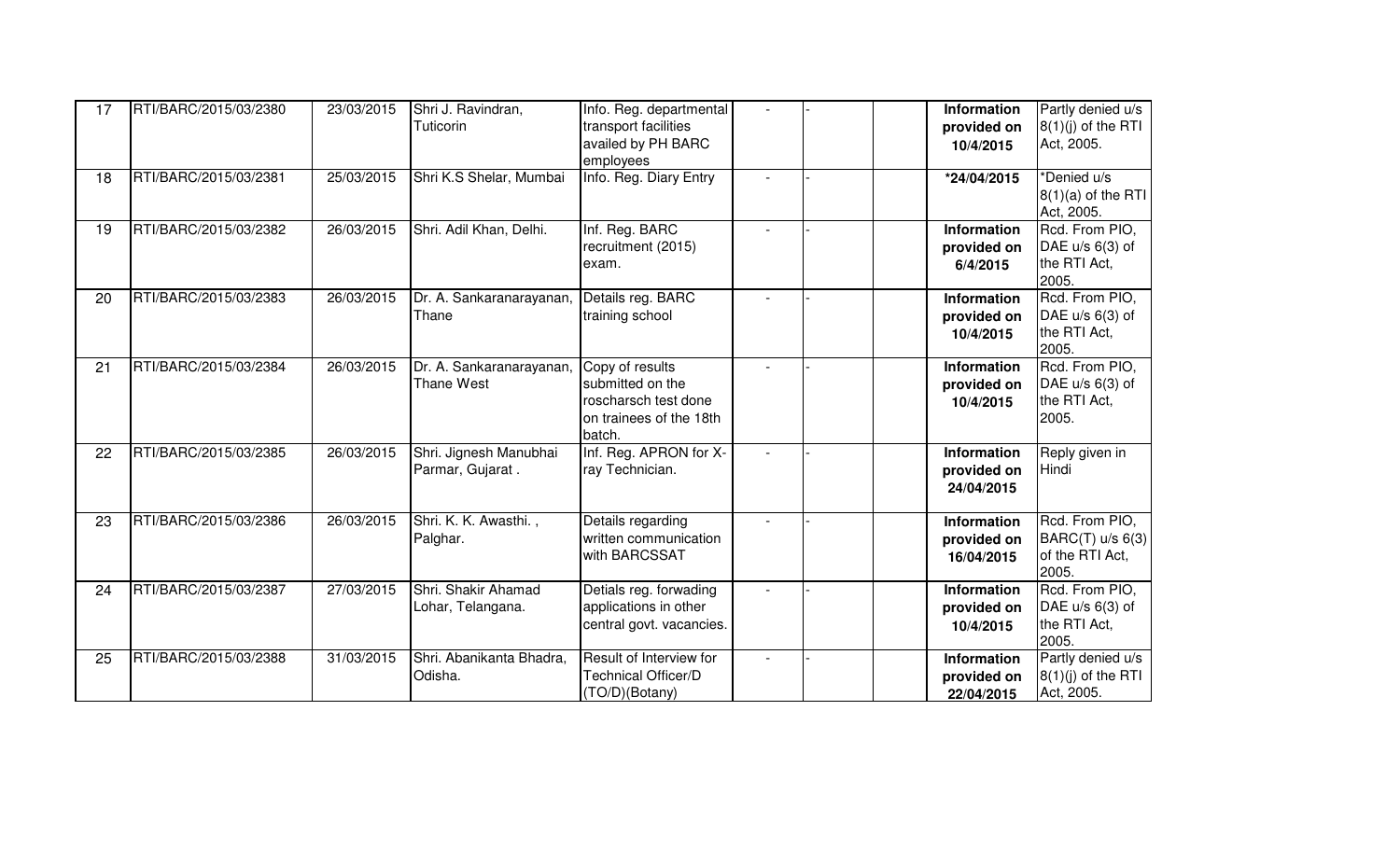| 26 | RTI/BARC/2015/04/2389 | 04-01-2015 | Dr. Sunil Kumar Jain,<br>Rajasthan                   | Inf. Reg. Consultant<br><b>Madical Officer</b>                                                                                            | Online<br>payment DAE | Paid at                                      |                | *10/4/2015                                      | Rcd. From PIO,<br>DAE u/s 6(3) of<br>the RTI Act,<br>2005.<br>*Denied u/s 2(f)<br>of the RTI Act,<br>2005.       |
|----|-----------------------|------------|------------------------------------------------------|-------------------------------------------------------------------------------------------------------------------------------------------|-----------------------|----------------------------------------------|----------------|-------------------------------------------------|------------------------------------------------------------------------------------------------------------------|
| 27 | RTI/BARC/2015/04/2390 | 04-07-2015 | Shri. Pradip Chakraborty,<br>Uttarakhand             | Inf. Reg. entry of<br>Diploma Engineer in<br><b>DAE</b>                                                                                   | Online<br>payment     | Paid at<br>DAE                               |                | Information<br>provided on<br>27/04/2015        | Rcd. From PIO,<br>DAE u/s 6(3) of<br>the RTI Act,<br>2005.<br>Partly denied u/s<br>2(f) of the Rti Act,<br>2005. |
| 28 | RTI/BARC/2015/04/2391 | 04-07-2015 | Shri.Ananda K. N., Mysore Marks obtained in          | Proficiency Test for<br>Promotion/Track<br>change to Technical<br>category of self and<br>copy of question paper<br>and OMR sheet of self | 10                    | <b>IPO</b>                                   | 30             | <b>Information</b><br>provided on<br>5/5/2015   | DC rcd. and<br>documents<br>provided.                                                                            |
| 29 | RTI/BARC/2015/04/2392 | 04-07-2015 | Shri. Harini Sirohi, Mumbai Clarification reg. Steno | Gr III & Hosp. Work<br>Asst./A exam                                                                                                       | 10                    | $\overline{\overline{\mathsf{P}}\mathsf{O}}$ |                | <b>Information</b><br>provided on<br>22/04/2015 | Partly denied u/s<br>2(f) of the RTI<br>Act, 2005.                                                               |
| 30 | RTI/BARC/2015/04/2393 | 04-07-2015 | Shri. Selvakumar,<br>TamilNAdu                       | Inf. Reg. track change<br>for Work Asistant to<br>technical line                                                                          | Online<br>payment DAE | Paid at                                      |                | Information<br>provided on<br>27/04/2015        | Rcd. From PIO,<br>DAE u/s 6(3) of<br>the RTI Act,<br>2005.                                                       |
| 31 | RTI/BARC/2015/04/2394 | 04-07-2015 | Shri. Tejas H. Dudharejia,<br>Tarapur                | Inf. Reg. grant of<br>advance increments to<br>Steno Gr. III                                                                              | 10                    | <b>IPO</b>                                   | $\overline{2}$ | Information<br>provided on<br>22/04/2015        | Partly dnied u/s<br>$8(1)(j)$ of the RTI<br>Act, 2005                                                            |
| 32 | RTI/BARC/2015/04/2395 | 04-07-2015 | Dr. Shailendra Ojha, UP                              | Inf. Reg. BARC<br>employee                                                                                                                | 10                    | <b>IPO</b>                                   |                | **10/04/2015                                    | **Trfd. To PIO,<br>BARC(F),<br>Kalpakkam u/s<br>6(3) of the RTI<br>Act, 2005.                                    |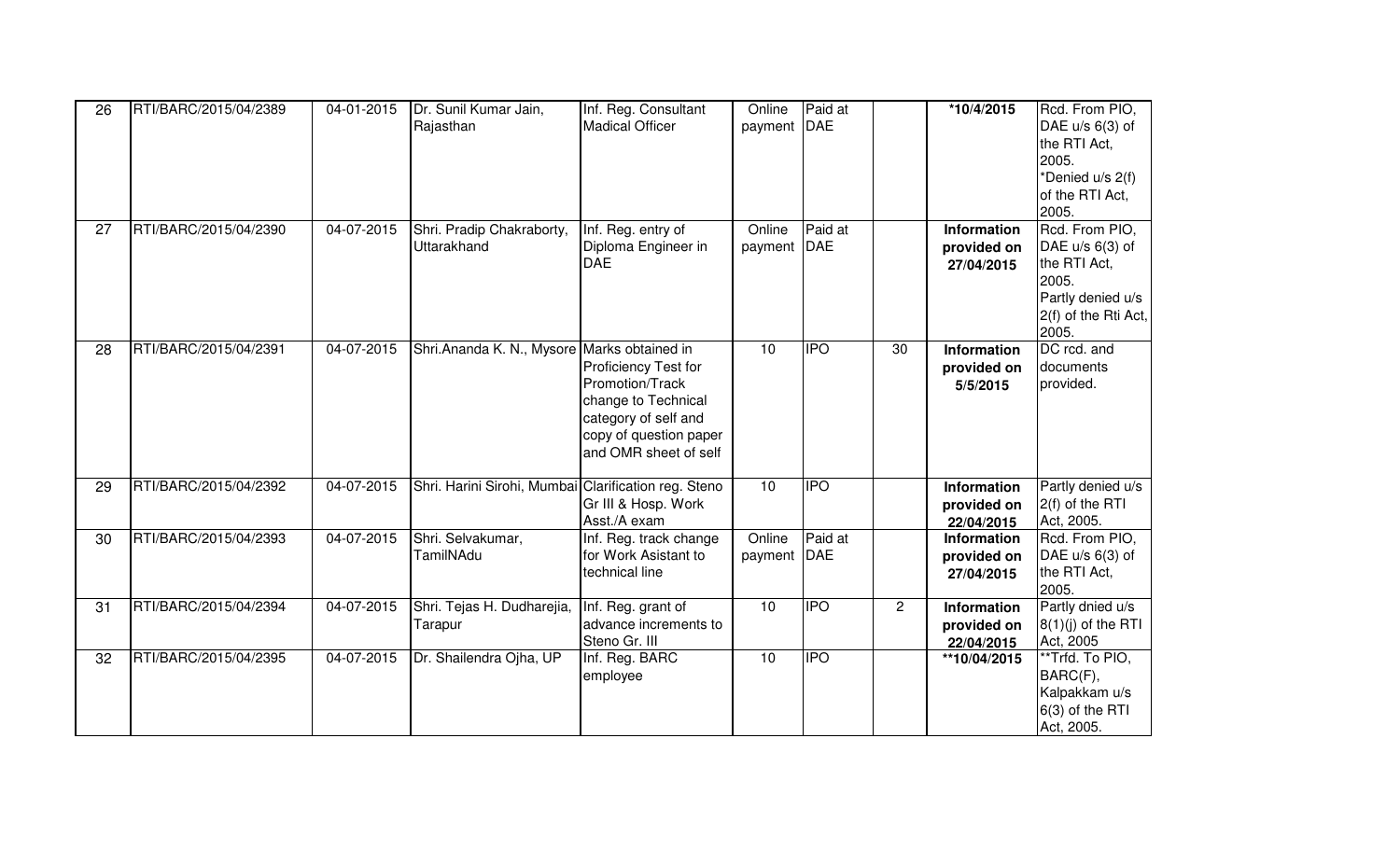| 33 | RTI/BARC/2015/04/2396 | 04-07-2015       | Shri. Suresh Kumar<br>Tiwari, Lucknow                           | Inf. Reg. duty hours of<br>X-ray Technician                     | 10                       | <b>IPO</b>                          |     | <b>Information</b><br>provided on<br>27/04/2015 |                                                                                                                                                              |
|----|-----------------------|------------------|-----------------------------------------------------------------|-----------------------------------------------------------------|--------------------------|-------------------------------------|-----|-------------------------------------------------|--------------------------------------------------------------------------------------------------------------------------------------------------------------|
| 34 | RTI/BARC/2015/04/2397 | $04 - 07 - 2015$ | Shri. Ramesh Chand<br>Gupta, Rajasthan                          | List of SA/C direct<br>recruitment in BARC                      | 10                       | <b>IPO</b>                          |     | Information<br>provided on<br>5/5/2015          | Trfd to PIO,<br>BARC(T), PIO,<br>BARC(F),<br>Kalpakkam, PIO,<br>RMP, Mysore,<br>PIO, BARC, (F),<br>Vizag $u/s$ 6(3) of<br>the RTI Act, 2005<br>on 10/04/2015 |
| 35 | RTI/BARC/2015/04/2398 | 04-08-2015       | Shri. Abhijeet Hirap,<br>Aurangabad                             | Inf. About application<br>for the post of TO/C<br>(journalism). | Online<br>payment        | Paid at<br><b>DAE</b>               |     | Information<br>provided on<br>27/04/2015        | Rcd. From PIO,<br>DAE $u/s$ 6(3) of<br>the RTI Act,<br>2005.<br>Partly denied u/s<br>$8(1)(j)$ of the RTI<br>Act, 2005.                                      |
| 36 | RTI/BARC/2015/04/2399 | 04-08-2015       | Dr. Vishwas Manohar<br>Kulkarni, Mumbai                         | Copy of APAR of self<br>from 2009-10 to 2013-<br>14             | 10                       | cash                                | 150 | Information<br>provided on<br>23/04/2015        | DC recd. On<br>27/04/2015 and<br>documents<br>provided on<br>28.04.2015                                                                                      |
| 37 | RTI/BARC/2015/04/2400 | 04-08-2015       | Shri. Gopal Prasad, Delhi                                       | Inf. Reg. death of<br>scientists                                | $\overline{\phantom{a}}$ | Paid at<br>Indian<br>Post<br>Office |     | <b>Information</b><br>provided on<br>16/04/2015 | Rcd. From PIO,<br>DAE u/s 6(3) of<br>the RTI Act,<br>2005.                                                                                                   |
| 38 | RTI/BARC/2015/04/2401 | 04-08-2015       | Shri. Basavaraj K<br>Bammanakatti, Karnataka. papers and answer | Copy of question<br>keys for recruitment of<br>Engineers        | Online<br>payment        | Paid at<br>DAE                      |     | Information<br>provided on<br>15/04/2015        | Rcd. From PIO,<br>DAE u/s 6(3) of<br>the RTI Act,<br>2005.                                                                                                   |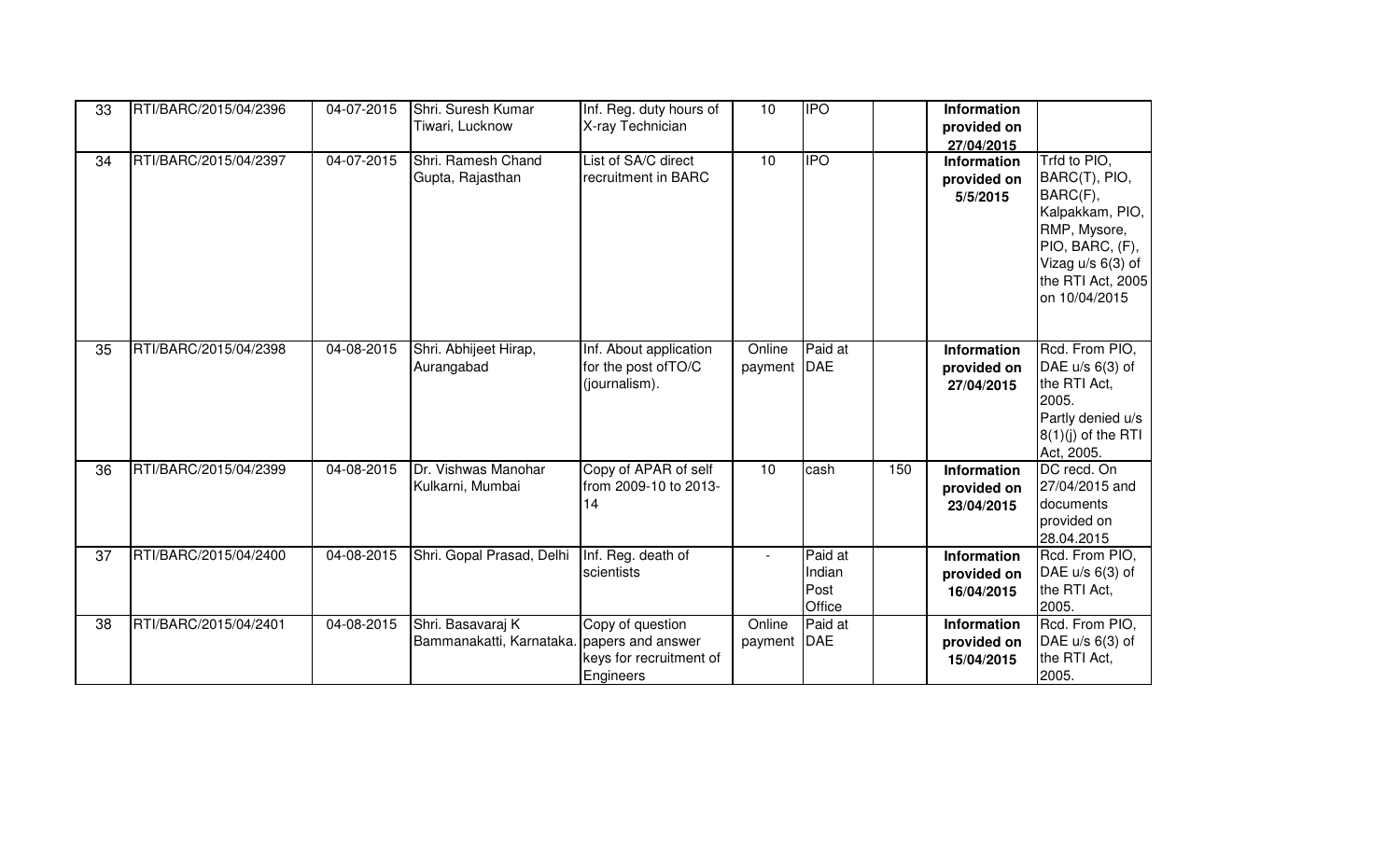| 39 | RTI/BARC/2015/04/2402 | 04-08-2015 | Shri. Santosh Kumar<br>Mishra, Mumbai                    | Supereme Court<br>Orders based on which<br><b>APAR</b> document was<br>prepared.                | 10                          |                             | 6 | <b>Information</b><br>provided on<br>21/04/2015 | DC rcd &<br>documents<br>provided.                                                                                                           |
|----|-----------------------|------------|----------------------------------------------------------|-------------------------------------------------------------------------------------------------|-----------------------------|-----------------------------|---|-------------------------------------------------|----------------------------------------------------------------------------------------------------------------------------------------------|
| 40 | RTI/BARC/2015/04/2403 | 04-08-2015 | Shri. R. K. Verma, Mumbai Copy and details of            | APAR of self for the<br>period 2012-2013 and<br>2013-2014                                       | 10                          | cash                        |   | $*06/05/2015$                                   | *Denid u/s $8(1)(j)$<br>of the RTI Act,<br>2005.                                                                                             |
| 41 | RTI/BARC/2015/04/2404 | 04-08-2015 | Shri. M. C. Goel, Mumbai                                 | Inf. About OSD in<br><b>BARC</b>                                                                | 10                          | cash                        |   | <b>Information</b><br>provided on<br>27/04/2015 |                                                                                                                                              |
| 42 | RTI/BARC/2015/04/2405 | 04-08-2015 | Shri. M. C. Goel, Mumbai                                 | Details of Raja<br>Ramanna Fellowship in<br><b>BARC</b>                                         | 10                          | cash                        |   | **10/04/2015                                    | *trfd. to PIO,<br>DAE $u/s$ 6(3) of<br>the RTI Act,<br>2005.                                                                                 |
| 43 | RTI/BARC/2015/04/2406 | 04-08-2015 | Shri. R. K. Verma, Mumbai Details of fabrication         | work                                                                                            | 10                          | cash                        |   | *05/05/2015                                     | *Denied u/s<br>$8(1)(a)$ of the RTI<br>Act, 2005.                                                                                            |
| 44 | RTI/BARC/2015/04/2407 | 04-08-2015 | Shri. Sriramoju Mahesh,<br>Telangana                     | Marks obtained in<br>OCES/DGFS                                                                  | Online<br>payment           | paid at<br>DAE              |   | <b>Information</b><br>provided on<br>27/04/2015 | Rcd. From PIO,<br>DAE $u/s$ 6(3) of<br>the RTI Act,<br>2005.                                                                                 |
| 45 | RTI/BARC/2015/04/2408 | 04-08-2015 | Shri. Puwar<br>Dhairyapalsinh<br>Narpatsinh, Tamil Nadu. | Inf. Reg. changes made<br>in MEP for promotion<br>from SO/D to SO/E,<br>direct recruit SO, etc. | $\mathcal{L}_{\mathcal{A}}$ | Paid at<br><b>DAE</b>       |   | *22/04/2015                                     | Rcd. From PIO,<br>NPCIL u/s 6(3) of<br>the RTI Act, 2005<br>pertaining to<br>point No. 3<br>*Denied u/s<br>$8(1)(a)$ of the RTI<br>Act, 2005 |
| 46 | RTI/BARC/2015/04/2409 | 04-10-2015 | Shri. Patel Hirenkumar<br>Prakashkumar, Gujarat          | Inf. Reg. death of<br>nuclear scientists                                                        | Online<br>payment           | Paid at<br><b>PMO Offic</b> |   | <b>Information</b><br>provided on<br>27/04/2015 | Rcd. From PIO.<br>DAE $u/s$ 6(3) of<br>the RTI Act,<br>2005.                                                                                 |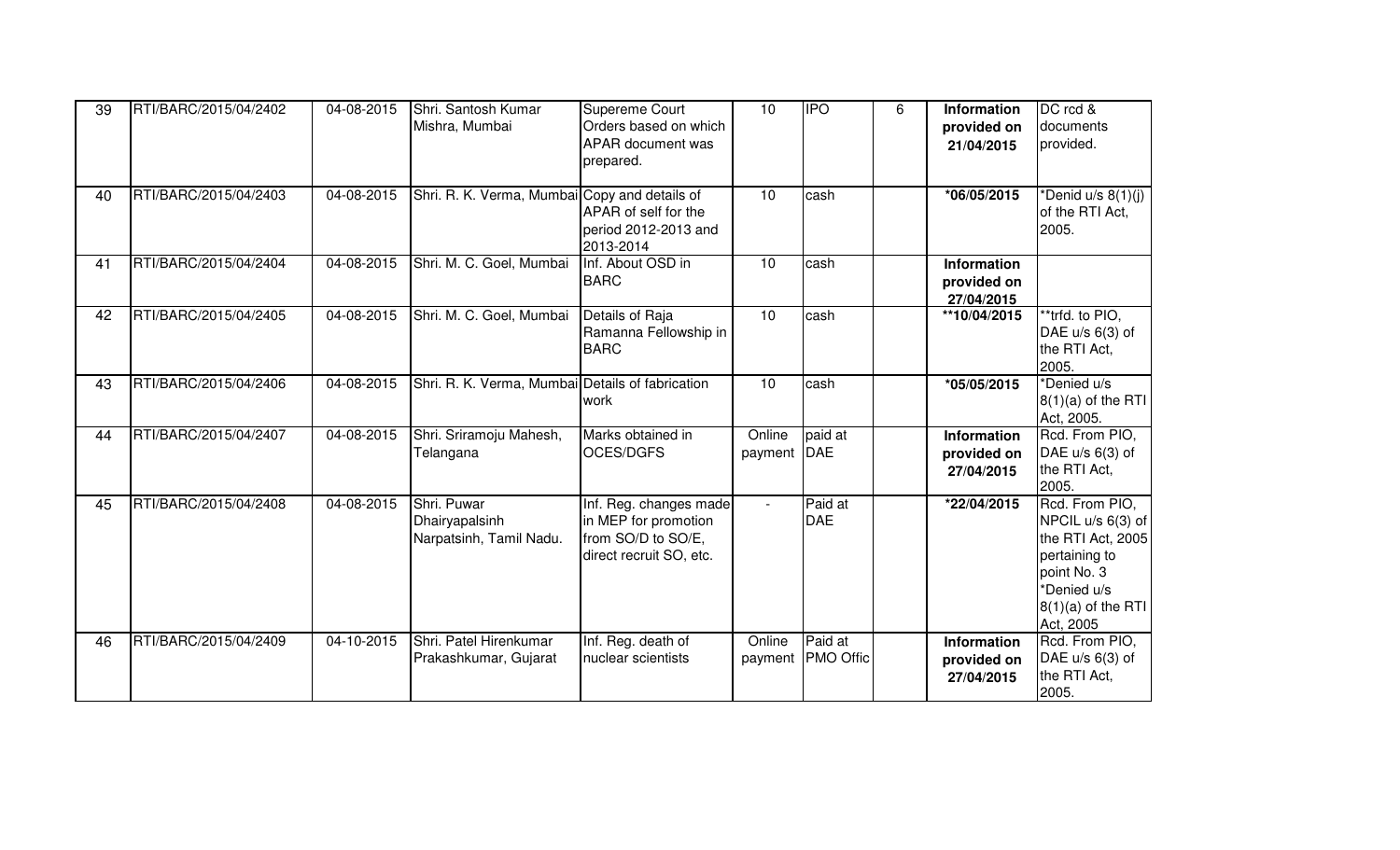| 47 | RTI/BARC/2015/04/2410 | 04-10-2015 | Shri. Praveen Kumar M V., Inf. Reg. promotion of<br>Kalpakkam. | <b>BARC</b> employee                                               | 10                    | <b>IPO</b>            | *21/04/2015                                   | *Denied u/s 2(f)<br>and $8(1)(j)$ of the<br>RTI Act, 2005.                                                                                                                                                                              |
|----|-----------------------|------------|----------------------------------------------------------------|--------------------------------------------------------------------|-----------------------|-----------------------|-----------------------------------------------|-----------------------------------------------------------------------------------------------------------------------------------------------------------------------------------------------------------------------------------------|
| 48 | RTI/BARC/2015/04/2411 | 15/04/2015 | Shri. Prakash Veniramji<br>Gade, Nagpur                        | Inf. Reg. Radiographers                                            | 10                    | <b>IPO</b>            | Information<br>provided on<br>29/04/2015      |                                                                                                                                                                                                                                         |
| 49 | RTI/BARC/2015/04/2412 | 15/04/2015 | Shri. Krishna Murari<br>Meena, Rajasthan                       | Inf. Reg. TC Circular<br>dated 20/09/2012                          | 10                    | <b>IPO</b>            | <b>Information</b><br>provided on<br>1/5/2015 |                                                                                                                                                                                                                                         |
| 50 | RTI/BARC/2015/04/2413 | 16/04/2015 | Shri. Vinay Kumar,<br>Rajasthan                                | info. Reg. STPT-TO-<br>2014                                        | Online<br>payment DAE | Paid at               | Information<br>provided on<br>6/5/2015        | Rcd. From PIO,<br>DAE u/s 6(3) of<br>the RTI Act,<br>2005.                                                                                                                                                                              |
| 51 | RTI/BARC/2015/04/2414 | 16/04/2015 | Shri Y.V.V.N.K<br>Varaprasad, Mysore                           | info reg. pay fixation of<br>scientific assistant and<br>Tradesman | Online<br>payment DAE | Paid at               | *27/04/2015                                   | Rcd. From PIO,<br>DAE $u/s$ 6(3) of<br>the RTI Act,<br>2005.<br>*Denied u/s 2(f)<br>of the RTI Act,<br>2005.                                                                                                                            |
| 52 | RTI/BARC/2015/04/2415 | 16/04/2015 | Dr. Sudheer, Navi Mumbai linfo. Reg. redeployment              | of Medical Officer in<br><b>BARC, Vizag</b>                        | <b>IPO</b>            | Paid at<br><b>DAE</b> | <b>Information</b><br>provided on<br>7/5/2015 | Rcd. From PIO,<br>DAE u/s 6(3) of<br>the RTI Act,<br>2005.<br>Trfd to PIO,<br>BARC(Vizag)<br>pertaining to<br>point nos. 1,4,5,6<br>& 9 u/s 6(3) of<br>the RTI Act,<br>2005.<br>Partly denied u/s<br>$8(1)(a)$ of the Rti<br>Act, 2005. |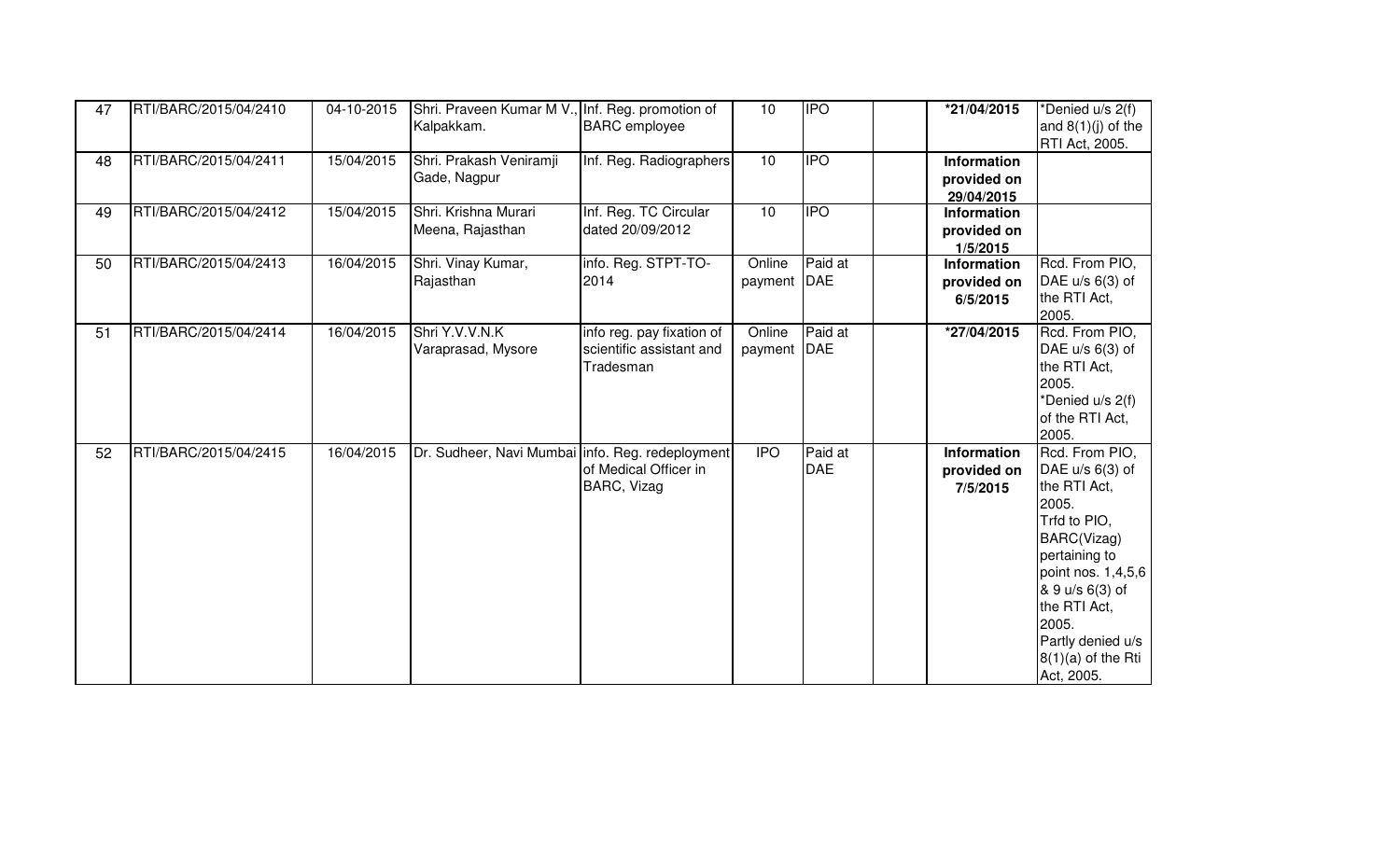| 53<br>54 | RTI/BARC/2015/04/2416<br>RTI/BARC/2015/04/2417 | 16/04/2015<br>17/04/2015 | Shri Prabhu Lal,<br>Rajasthan<br>Mr. D. Arul Pragash,<br>Puducherry | info. Reg.recruitment of<br>Scientific / Technical<br>Officer C in DAE &<br>NPCIL between<br>01/02/2006 to<br>30/06/2006<br>info. Reg. drug<br>purchase in BARC<br>hospital | Cash                    | Paid at<br><b>DAE</b> | <b>Information</b><br>provided on<br>8/5/2015<br>*04/06/2015 | Rcd. From PIO,<br>DAE $u/s$ 6(3) of<br>the RTI Act,<br>2005.<br>Letter for fee<br>issued on<br>22/04/2015<br>*Fee not rcd. File                                    |
|----------|------------------------------------------------|--------------------------|---------------------------------------------------------------------|-----------------------------------------------------------------------------------------------------------------------------------------------------------------------------|-------------------------|-----------------------|--------------------------------------------------------------|--------------------------------------------------------------------------------------------------------------------------------------------------------------------|
| 55       | RTI/BARC/2015/04/2418                          | 21/04/2015               | Smt. Sushma<br>Alaguvadivel, Tamil Nadu                             | Inf. Reg. representaton<br>made by self                                                                                                                                     | Online<br>payment DAE   | Paid at               | <b>Information</b><br>provided on<br>18/05/2015              | closed.<br>Rcd. From PIO,<br>DAE $u/s$ 6(3) of<br>the RTI Act,<br>2005.<br>Trfd. To PIO,<br>BARC(F),<br>Kalpakkam<br>pertaining to<br>point no. 4 on<br>24/04/2015 |
| 56       | RTI/BARC/2015/04/2419                          | 21/04/2015               | Shri. Adesh Kumar, U.P.                                             | Inf. Reg. CAT II trainee                                                                                                                                                    | 10                      | $\overline{1}$        | <b>Information</b><br>provided on<br>1/5/2015                |                                                                                                                                                                    |
| 57       | RTI/BARC/2015/04/2420                          | 21/04/2015               | Shri. Alok Kumar Mishra,<br>Uttar Pradesh.                          | Inf. Reg. cut off marks<br>of BARC online exam<br>2014                                                                                                                      | Online<br>payment   DAE | Paid at               | <b>Information</b><br>provided on<br>11/5/2015               | Rcd. From PIO,<br>DAE $u/s$ 6(3) of<br>the RTI Act,<br>2005.                                                                                                       |
| 58       | RTI/BARC/2015/04/2421                          | 22/04/2015               | Shri. Rakesh Kumar<br>Singh, Mumbai                                 | Inf. About knowledge in<br>Hindi                                                                                                                                            | 10                      | cash                  | <b>Information</b><br>provided on<br>15/05/2015              |                                                                                                                                                                    |
| 59       | RTI/BARC/2015/04/2422                          | 22/04/2015               | Shri.Nipun Goomer,<br>Mumbai                                        | Inf. Reg.,<br>Superannuation<br>compensation rcd. By<br><b>BARC</b> employee                                                                                                | 10                      | cash                  | **24/04/2015                                                 | **Trfd. To PIO,<br>BRIT u/s 6(3) of<br>the RTI Act,<br>2005.                                                                                                       |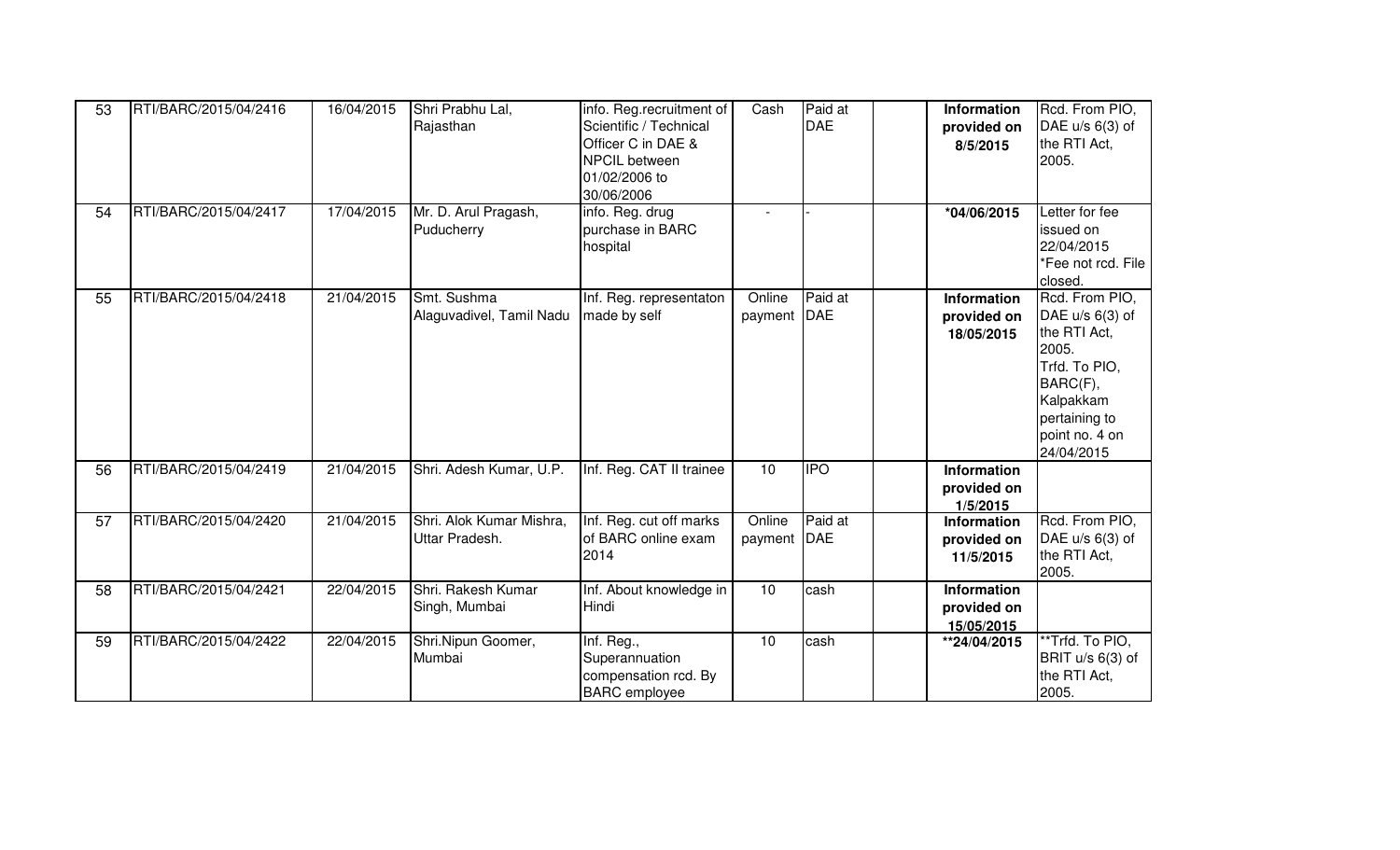| 60 | RTI/BARC/2015/04/2423 | 22/04/2015 | Shri. Kartik Bhavsar,<br>Madhya Pradesh    | Inf. Reg. interview for<br><b>Technical Officer</b>                                                               | Online<br>payment DAE | Paid at             |                 | **05/05/2015                                    | Rcd. From PIO,<br>DAE u/s 6(3) of<br>the RTI Act,<br>2005.<br>**Trfd. To PIO,<br><b>BAHAVINI u/s</b><br>6(3) of the RTI<br>Act, 2005. |
|----|-----------------------|------------|--------------------------------------------|-------------------------------------------------------------------------------------------------------------------|-----------------------|---------------------|-----------------|-------------------------------------------------|---------------------------------------------------------------------------------------------------------------------------------------|
| 61 | RTI/BARC/2015/04/2424 | 22/04/2015 | Shri. Gopal Prasad, Delhi                  | Inf. Reg. death of<br>scientist                                                                                   | Online<br>payment DAE | Paid at             |                 | Information<br>provided on<br>06//05/2015       | Rcd. From PIO,<br>DAE u/s 6(3) of<br>the RTI Act,<br>2005.                                                                            |
| 62 | RTI/BARC/2015/04/2425 | 23/04/2015 | Shri, Dinesh Kumar<br>Masta, Chattisgarh   | Inf. Reg. BARC<br>employee                                                                                        | No fee                |                     |                 | <b>Under Process</b>                            | E mail for fee<br>sent on<br>27/04/2015.                                                                                              |
| 63 | RTI/BARC/2015/04/2426 | 23/04/2015 | Shri. Shinde Navnath<br>Dnyaneshwar, Pune  | Inf. Reg. recruitment of<br>staff and pay fixation                                                                | Online<br>payment DAE | Paid at             |                 | *06/05/2015                                     | Rcd. From PIO,<br>DAE u/s 6(3) of<br>the RTI Act,<br>2005.<br>*Denied u/s 7(9)<br>of the RTI Act,<br>2005.                            |
| 64 | RTI/BARC/2015/04/2427 | 24/04/2015 | Shri. Parmanand Verma,<br>Rajasthan        | Inf. About self                                                                                                   | 10                    | <b>IPO</b>          |                 | Information<br>provided on<br>18/05/2015        |                                                                                                                                       |
| 65 | RTI/BARC/2015/04/2428 | 24/04/2015 | Shri. Narendra Prasad,<br>U.P.             | Inf. Reg. DMRIT<br>examination                                                                                    | 10                    |                     |                 | <b>Information</b><br>provided on<br>22/05/2015 |                                                                                                                                       |
| 66 | RTI/BARC/2015/04/2429 | 27/04/2015 | Shri. Arvind C. Ramteke,<br>Vishakhapatnam | Copy of Govt. orders<br>w.r.t debarment of<br>individuals from<br>promotion if applied for<br>outside employment. | $\sim$                | Paid at<br>BARC (V) | $\overline{20}$ | Information<br>provided on<br>14/05/2015        | Rcd. From PIO,<br>BARC(V) u/s 6(3)<br>of the RTI Act,<br>2005.                                                                        |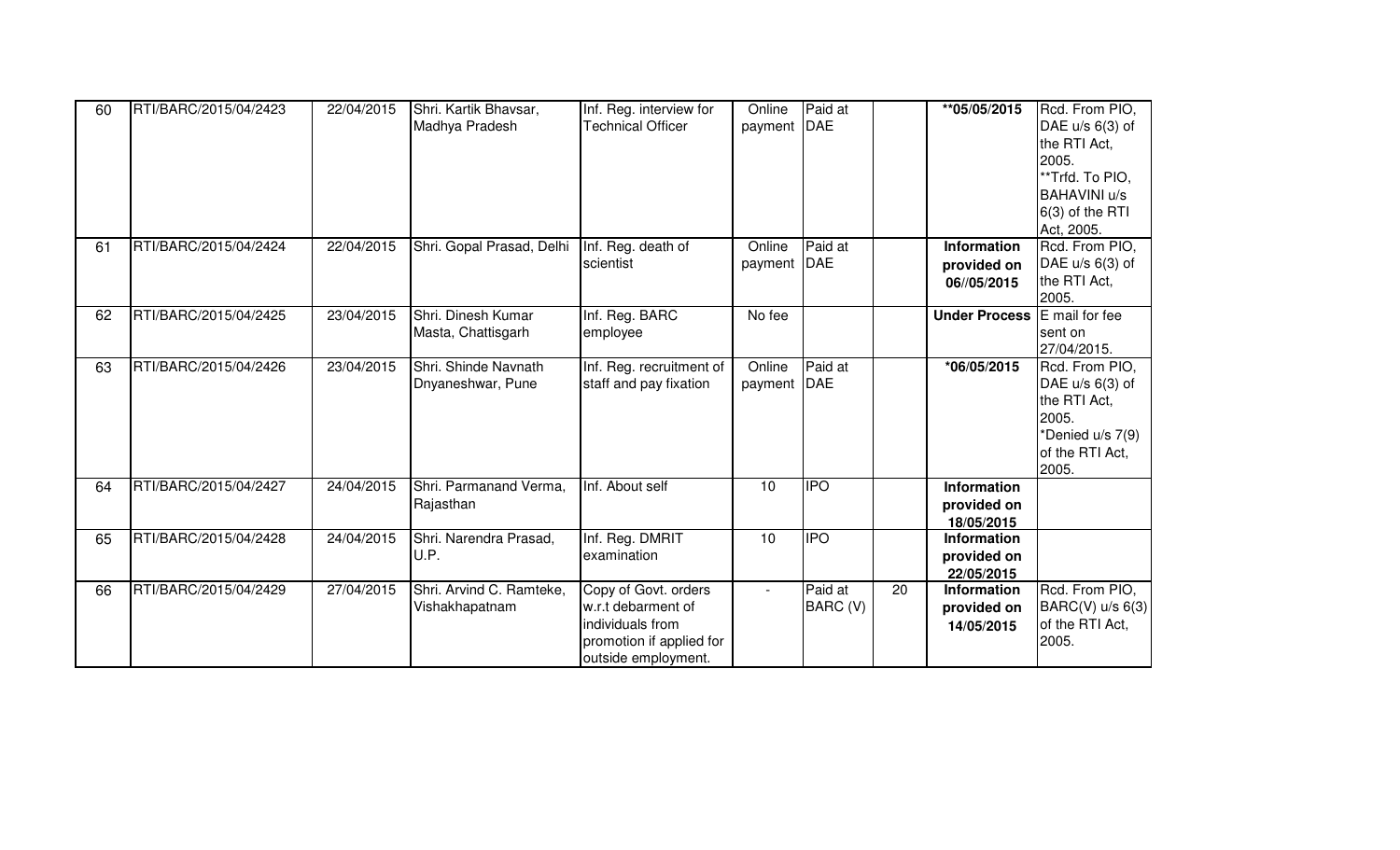| 67 | RTI/BARC/2015/04/2430 | 27/04/2015 | Shri. G. A. Patnaik,<br>Bhubaneshwar              | Inf.reg. uploading of<br>quaterly progress report<br>& annual report under<br>the RTI Act | $\overline{20}$       |                                  | **1/5/2015                                      | **Trfd to PIO,<br>BARC(T), PIO,<br>BARC(F),<br>Kalpakkam, PIO,<br>RMP, Mysore,<br>PIO, BARC, (F),<br>Vizag u/s 6(3) of<br>the RTI Act, 2005<br>on 1/05/2015 |
|----|-----------------------|------------|---------------------------------------------------|-------------------------------------------------------------------------------------------|-----------------------|----------------------------------|-------------------------------------------------|-------------------------------------------------------------------------------------------------------------------------------------------------------------|
| 68 | RTI/BARC/2015/04/2431 | 28/04/2015 | Shri. Dharam Ranjan<br>Gupta, M.P.                | Details of OCES/DGFS-<br>2015                                                             | 10                    | <b>IPO</b>                       | Information<br>provided on<br>13/05/2015        | Partly denied u/s<br>$8(1)(d)$ of the RTI<br>Act, 2005.                                                                                                     |
| 69 | RTI/BARC/2015/04/2432 | 28/04/2015 | Shri. M. C. Goel, Mumbai                          | Inf. Reg. vehicle<br>movement in north<br>Gate                                            | 10 <sup>1</sup>       | cash                             | <b>Information</b><br>provided on<br>14/05/2015 |                                                                                                                                                             |
| 70 | RTI/BARC/2015/04/2433 | 28/04/2015 | Shri. Dinesh Kumar<br>Masta, Chattisgarh.         | Inf. Reg. BARC<br>employee                                                                | 10                    | <b>IPO</b>                       | *08/05/2015                                     | *Denied u/s<br>$8(1)(j)$ of the RTI<br>Act, 2005.                                                                                                           |
| 71 | RTI/BARC/2015/04/2434 | 29/04/2015 | Shri. Abhishek Kumar,<br><b>Bhopal</b>            | Marks obtained in<br>OCES by self.                                                        | Online<br>payment DAE | Paid at                          | Information<br>provided on<br>13/05/2015        | Rcd. From PIO,<br>DAE u/s 6(3) of<br>the RTI Act,<br>2005.                                                                                                  |
| 72 | RTI/BARC/2015/04/2435 | 29/04/2015 | Shri. Prakhar Agrawal,<br>Jodhpur                 | Marks obtained in<br>OCES 2015 and cut off<br>marks                                       | Online<br>payment     | Paid at<br><b>DAE</b>            | <b>Information</b><br>provided on<br>12/5/2015  | Rcd. From PIO,<br>DAE u/s 6(3) of<br>the RTI Act,<br>2005.                                                                                                  |
| 73 | RTI/BARC/2015/04/2436 | 29/04/2015 | Shri. T L Prasad, Mumbai. Procedures followed for | issue of NOC for USA                                                                      | 10                    | cash                             | <b>Information</b><br>provided on<br>13/05/2015 |                                                                                                                                                             |
| 74 | RTI/BARC/2015/04/2437 | 30/04/2015 | Shri. P. Ranganathan,<br>Karaikal                 | Inf. Reg. Diploma<br>Engineers                                                            | $\blacksquare$        | Paid at<br>GSO,<br>Kalpakka<br>m | Information<br>provided on<br>27/05/2015        | Rcd. From PIO,<br>GSO, Kalpakkam<br>$u/s$ 6(3) of the<br>RTI Act, 2005.                                                                                     |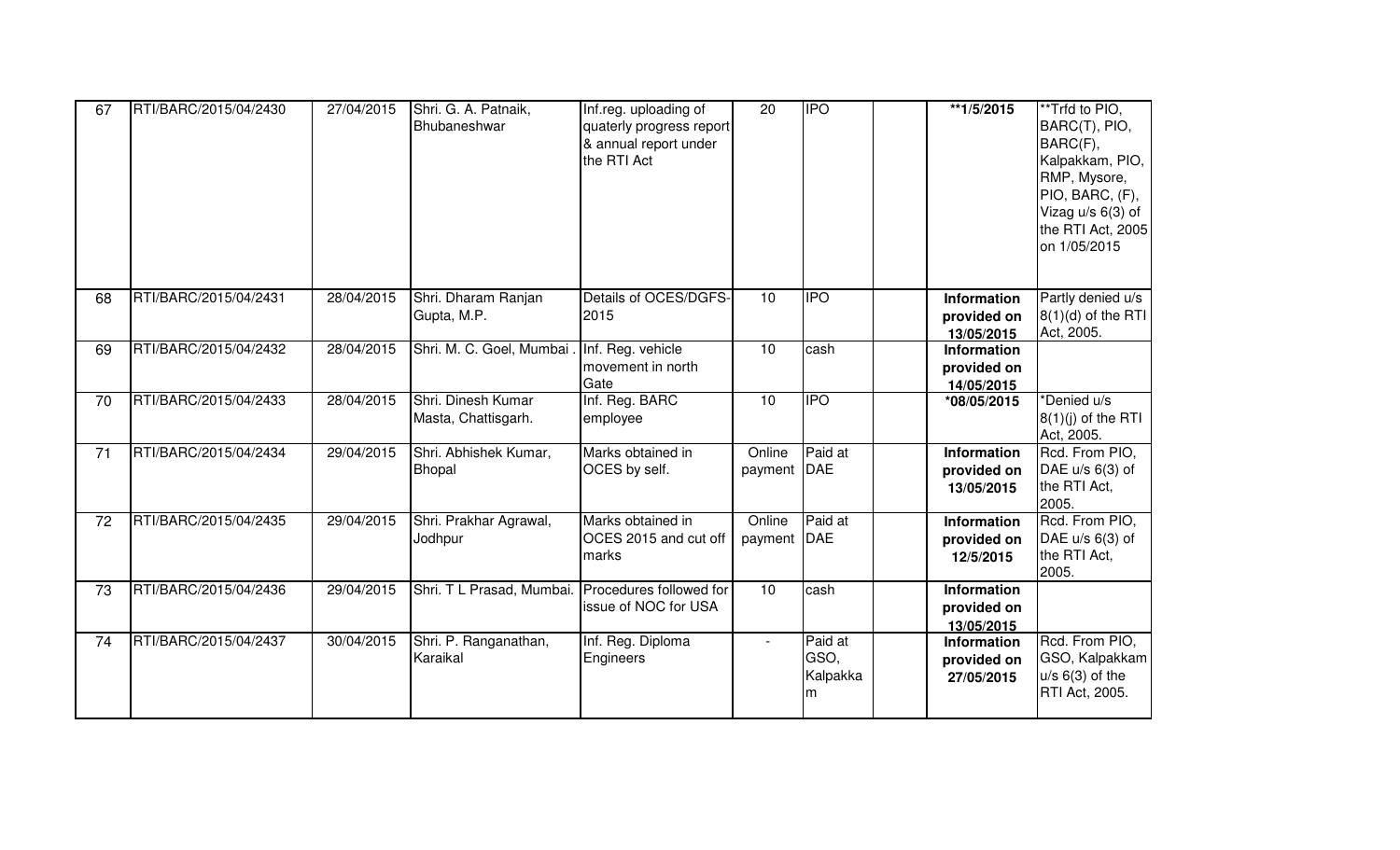| 75<br>76 | RTI/BARC/2015/04/2438<br>RTI/BARC/2015/04/2439 | 30/04/2015<br>30/04/2015 | Shri. Narendra Kumar<br>Yadav, Madhya Pradesh<br>Shri. Pankesh Kumar,<br><b>Bihar</b> | Marks obtained in<br>OCES-DGFS-2015 and<br>cut off marks<br>Marks obtained by self<br>and cut off marks in<br><b>Stipendiary Trainee</b><br>CAT II (chemical)<br>examination | Online<br>payment   DAE<br>Online<br>payment DAE | Paid at<br>Paid at |    | <b>Information</b><br>provided on<br>14/05/2015<br>** 05/05/2015 | Rcd. From PIO,<br>DAE u/s 6(3) of<br>the RTI Act,<br>2005.<br>Rcd. From PIO,<br>DAE u/s 6(3) of<br>the RTI Act,<br>2005.<br>**Trfd. To PIO,<br>RMP, Mysore u/s<br>6(3) of the RTI<br>Act, 2005. |
|----------|------------------------------------------------|--------------------------|---------------------------------------------------------------------------------------|------------------------------------------------------------------------------------------------------------------------------------------------------------------------------|--------------------------------------------------|--------------------|----|------------------------------------------------------------------|-------------------------------------------------------------------------------------------------------------------------------------------------------------------------------------------------|
| 77       | RTI/BARC/2015/05/2440                          | 05-01-2015               | Mr (Adv) Mahendra<br>Sandhyanshiv, Mumbai -<br>23                                     | Inf. About blacklisted<br>outsourcing agency<br>with reference to<br>outsourcing agencies                                                                                    | 10                                               | <b>IPO</b>         |    | Information<br>provided on<br>15/05/2015                         |                                                                                                                                                                                                 |
| 78       | RTI/BARC/2015/05/2441                          | 05-01-2015               | Shri. Gaurav Kumar<br>Sinha, Uttar pradesh.                                           | Inf. Reg. Nuclear<br>Medicine Technologist.                                                                                                                                  | 10                                               | <b>IPO</b>         |    | Information<br>provided on<br>25/05/2015                         |                                                                                                                                                                                                 |
| 79       | RTI/BARC/2015/05/2442                          | 05-05-2015               | Smt.A. Shankareshwari,<br>Tamil Nadu                                                  | info. Reg. scientific<br>Assistant                                                                                                                                           | Online<br>payment   DAE                          | Paid at            | 10 | Information<br>provided on<br>15/05/2015                         | Recd. From PIO,<br>DAE u/s 6(3) of<br>the RTI Act,<br>2005.                                                                                                                                     |
| 80       | RTI/BARC/2015/05/2443                          | 05-05-2015               | Shri Shubhendra Yadav,<br><b>Uttar Pradesh</b>                                        | Info. Reg. OCES/DGFS-<br>2015                                                                                                                                                | Online<br>payment DAE                            | Paid at            |    | Information<br>provided on<br>25/05/2015                         | Recd. From PIO,<br>DAE u/s 6(3) of<br>the RTI Act,<br>2005.<br>Partly denied u/s<br>$8(1)(d)$ of the RTI<br>Act, 2005.                                                                          |
| 81       | RTI/BARC/2015/05/2444                          | 05-07-2015               | Shri. Vikash Sharma,<br>Madhya Pradesh.                                               | Details about<br>OCES/DGFS-2015<br>examination                                                                                                                               | Online<br>payment   DAE                          | Paid at            |    | Information<br>provided on<br>25/05/2015                         | Recd. From PIO,<br>DAE u/s 6(3) of<br>the RTI Act,<br>2005.<br>Partly denied u/s<br>$8(1)(d)$ of the RTI<br>Act, 2005.                                                                          |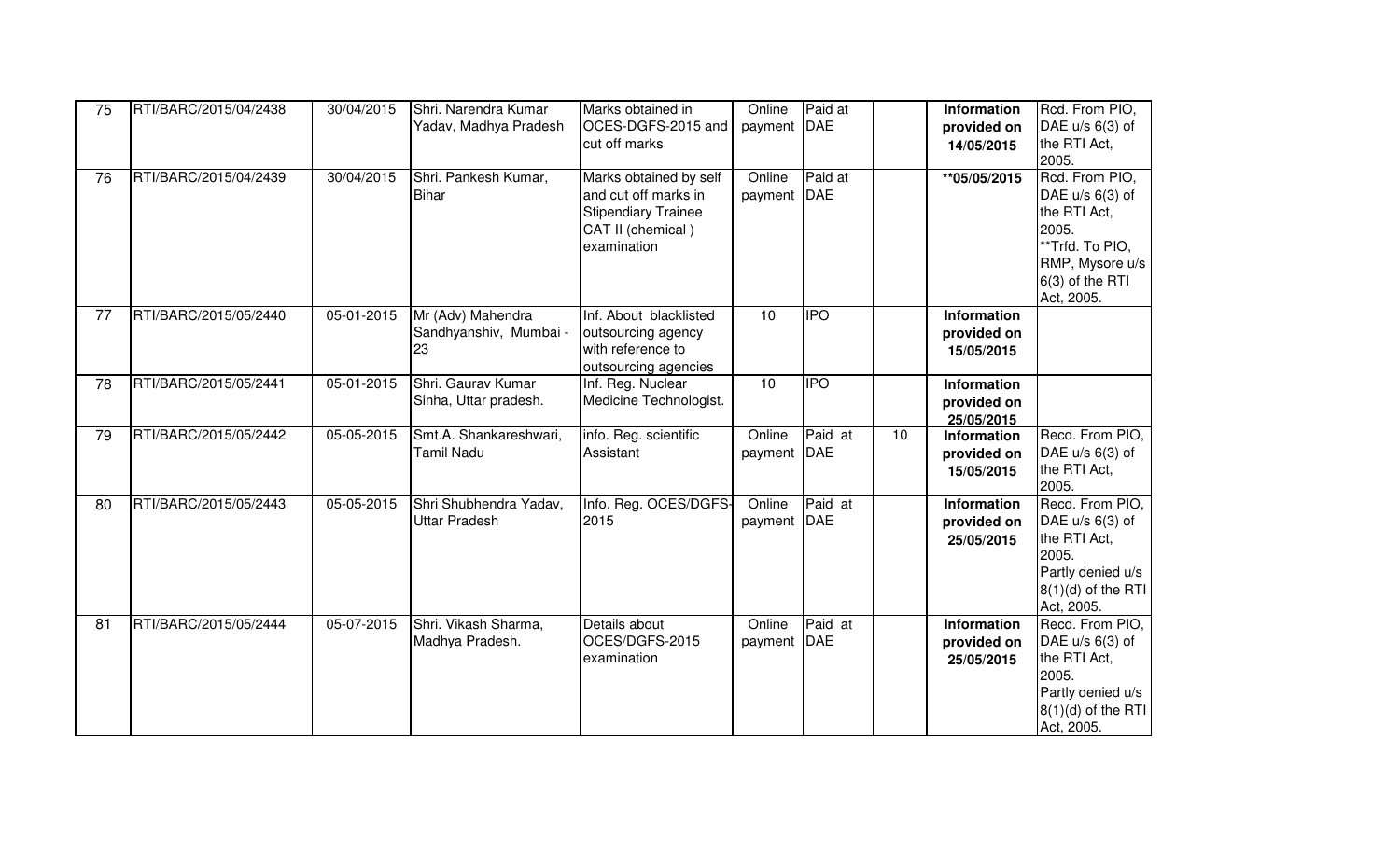| 82 | RTI/BARC/2015/05/2445 | 05-07-2015       | Shri. Pavitra Dubey,<br>Chattisgarh.                               | Copy of answer sheet<br>of BARC Online exam                                                            | Online<br>payment   DAE | Paid at                | <b>Information</b><br>provided on<br>27/05/2015 | Recd. From PIO,<br>DAE $u/s$ 6(3) of<br>the RTI Act,<br>2005.                                                                                                                                                           |
|----|-----------------------|------------------|--------------------------------------------------------------------|--------------------------------------------------------------------------------------------------------|-------------------------|------------------------|-------------------------------------------------|-------------------------------------------------------------------------------------------------------------------------------------------------------------------------------------------------------------------------|
| 83 | RTI/BARC/2015/05/2446 | 05-07-2015       | Ms. Nidhi Gupta, Mumbai - Details of fabrication<br>Pin - 400 094. | work                                                                                                   |                         | Paid at<br><b>DAE</b>  | <b>Information</b><br>provided on<br>27/05/2015 | Recd. From PIO,<br>DAE $u/s$ 6(3) of<br>the RTI Act,<br>2005.                                                                                                                                                           |
| 84 | RTI/BARC/2015/05/2447 | 05-07-2015       | Shri. V. Perumal, B. E.,<br>Tuticorin                              | Reg. pay details for<br>Draught Man holder<br>Civil, Diploma Holder<br>Civil and B. E. holder<br>Civil | Online<br>payment DAE   | Paid at                | <b>Information</b><br>provided on<br>27/05/2015 | Recd. From PIO,<br>DAE $u/s$ 6(3) of<br>the RTI Act, 2005<br>pertaining to<br>point no. (5).                                                                                                                            |
| 85 | RTI/BARC/2015/05/2448 | 05-07-2015       | Shri. Rinku Prasad,<br>Haryana                                     | Details of money spent<br>on post                                                                      | Online<br>payment DAE   | Paid at                | Information<br>provided on<br>21/05/2015        | Recd. From PIO,<br>DAE $u/s$ 6(3) of<br>the RTI Act, 2005<br>Trfd to PIO,<br>BARC(T), PIO,<br>BARC(F),<br>Kalpakkam, PIO,<br>RMP, Mysore,<br>PIO, BARC, (F),<br>Vizag u/s 6(3) of<br>the RTI Act, 2005<br>on 11/05/2015 |
| 86 | RTI/BARC/2015/05/2449 | $05 - 11 - 2015$ | Shri. Arun Kumar<br>X., TamilNadu                                  | Inf. Reg. OCES/DGFS-<br>2015 and cut off marks.                                                        | Online<br>payment   DAE | Paid at                | Information<br>provided on<br>25/05/2015        | Recd. From PIO,<br>DAE $u/s$ 6(3) of<br>the RTI Act,<br>2005.                                                                                                                                                           |
| 87 | RTI/BARC/2015/05/2450 | 05-12-2015       | Shri. G. Venkateswarlu,<br>Hyderabad                               | Inf. Reg. recruitment<br>norms for SO/SB                                                               |                         | Paid at<br><b>BRIT</b> | Information<br>provided on<br>2/6/2015          | Rcd. From PIO,<br>BRIT u/s 6(3) of<br>the RTI Act,<br>2005.                                                                                                                                                             |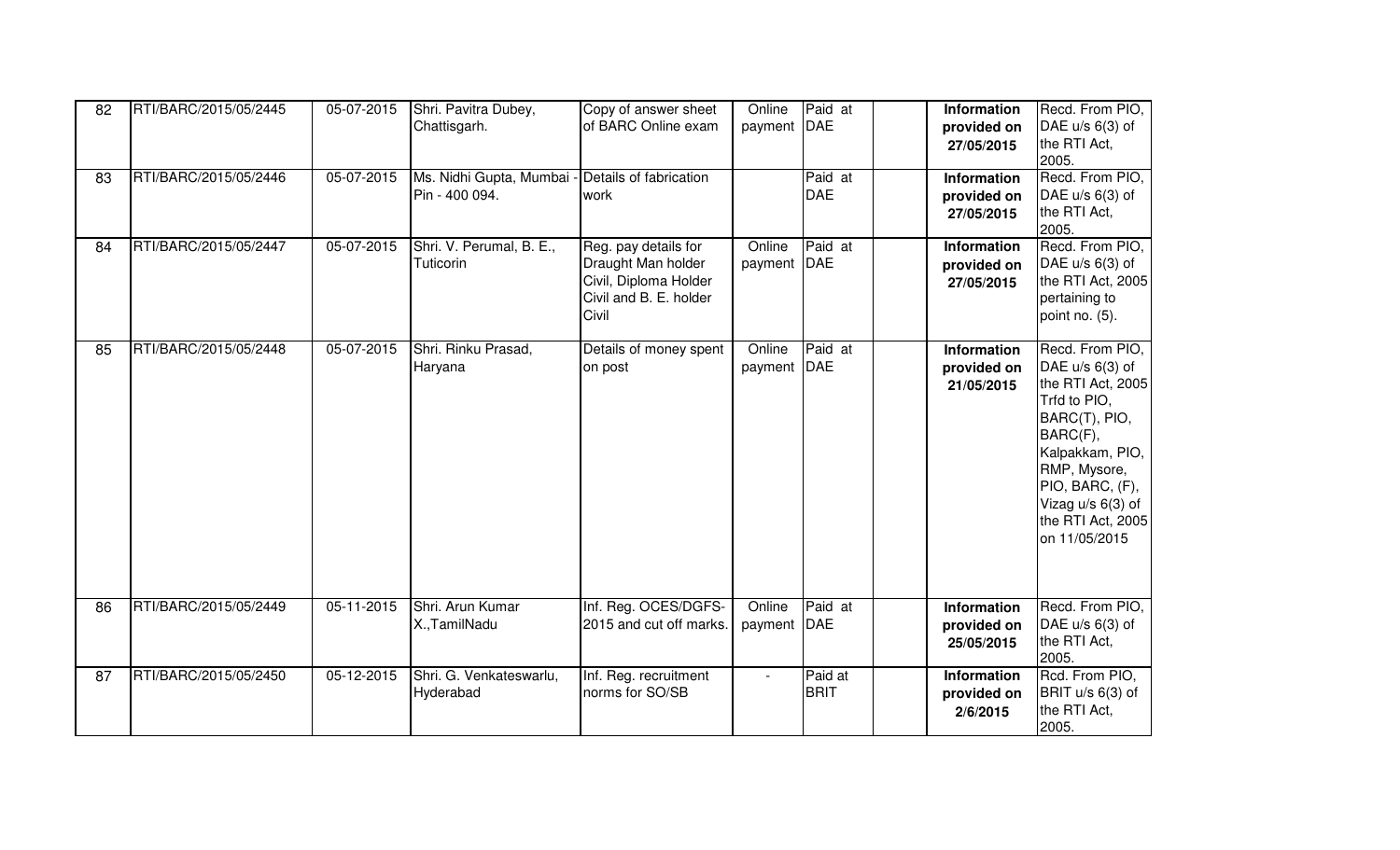| 88 | RTI/BARC/2015/05/2451 | 05-12-2015 | Shri. Ramanathan K.,                               | Inf. Reg. contractors     | Online      | Paid at    | Information        | Recd. From PIO,   |
|----|-----------------------|------------|----------------------------------------------------|---------------------------|-------------|------------|--------------------|-------------------|
|    |                       |            | Tamilnadu.                                         | and labour legislations   | payment DAE |            | provided on        | DAE u/s 6(3) of   |
|    |                       |            |                                                    |                           |             |            | 3/6/2015           | the RTI Act,      |
|    |                       |            |                                                    |                           |             |            |                    | 2005.             |
| 89 | RTI/BARC/2015/05/2452 | 05-12-2015 | Shri. K. Lakshman Reddy, Inf. Reg. CAT I trainee   |                           | 10          | <b>IPO</b> | <b>Information</b> |                   |
|    |                       |            | Hyderabad                                          |                           |             |            | provided on        |                   |
|    |                       |            |                                                    |                           |             |            | 27/05/2015         |                   |
| 90 | RTI/BARC/2015/05/2453 | 05-12-2015 | Shri. Aseem Saifi, Uttar                           | Marks obtained in         | Online      | Paid at    | <b>Information</b> | Recd. From PIO,   |
|    |                       |            | Pradesh                                            | <b>BARC</b> management    | payment DAE |            | provided on        | DAE $u/s$ 6(3) of |
|    |                       |            |                                                    | trainee exam 2015 and     |             |            | 27/05/2015         | the RTI Act,      |
|    |                       |            |                                                    | cut off marks             |             |            |                    | 2005.             |
| 91 | RTI/BARC/2015/05/2454 | 05-12-2015 | Shri. Sandeep S. Shirke,                           | Inf. Reg. time table of   | 10          | cash       | Information        |                   |
|    |                       |            | Mumbai                                             | shuttle bus               |             |            | provided on        |                   |
|    |                       |            |                                                    |                           |             |            | 1/6/2015           |                   |
| 92 | RTI/BARC/2015/05/2455 | 14/05/2015 | Mrs. Madhavi H. Desai,                             | Inf. Reg. interview of    | 10          | cash       | *29/05/2015        | *Denied u/s 2(f)  |
|    |                       |            | Mumbai                                             | sister in charge.         |             |            |                    | of the RTI Act,   |
|    |                       |            |                                                    |                           |             |            |                    | 2005.             |
| 93 | RTI/BARC/2015/05/2456 | 14/05/2015 | Mrs. Madhavi H. Desai,                             | Inf. Reg. interview of    | 10          | cash       | <b>Information</b> |                   |
|    |                       |            | Mumbai                                             | sister in charge.         |             |            | provided on        |                   |
|    |                       |            |                                                    |                           |             |            | 29/05/2015         |                   |
| 94 | RTI/BARC/2015/05/2457 | 14/05/2015 | Shri. Surender Goril, Pune Inf. Reg. CAT I trainee |                           | Online      | Paid at    | <b>Information</b> | Recd. From PIO,   |
|    |                       |            |                                                    |                           | payment DAE |            | provided on        | DAE $u/s$ 6(3) of |
|    |                       |            |                                                    |                           |             |            | 27/05/2015         | the RTI Act,      |
|    |                       |            |                                                    |                           |             |            |                    | 2005.             |
| 95 | RTI/BARC/2015/05/2458 | 14/05/2015 | Shri. Puwar                                        | Inf. Reg. recruitment     | Online      | Paid at    | Information        | Recd. From PIO,   |
|    |                       |            | Dhairyapalsinh                                     | and promotion SO/C,       | payment DAE |            | provided on        | DAE u/s 6(3) of   |
|    |                       |            | Narpatsinh, Tamil Nadu.                            | SO/D & SO/E               |             |            | 1/6/2015           | the RTI Act,      |
|    |                       |            |                                                    |                           |             |            |                    | 2005.             |
| 96 | RTI/BARC/2015/05/2459 | 14/05/2015 | Shri. Sonu Harishankar                             | Inf. Reg. exam of Asst.   | 10          | <b>IPO</b> | <b>Information</b> | Trfd. To PIO.     |
|    |                       |            | Dhakolia, Maharashtra                              | Security Officer &        |             |            | provided on        | DPS pertaining to |
|    |                       |            |                                                    | <b>Purchase Assistant</b> |             |            | 11/6/2015          | point no. (2) u/s |
|    |                       |            |                                                    |                           |             |            |                    | 6(3) of the RTI   |
|    |                       |            |                                                    |                           |             |            |                    | Act, 2005.        |
| 97 | RTI/BARC/2015/05/2460 | 14/05/2015 | Shri. Pandurang Kisan                              | Inf. Reg. DPS             | 10          | <b>IPO</b> | **18/05/2015       | **Trfd. To CPIO,  |
|    |                       |            | Kondhavle, Pune.                                   | employee                  |             |            |                    | DPS, u/s 6(3) of  |
|    |                       |            |                                                    |                           |             |            |                    | the RTI Act,      |
|    |                       |            |                                                    |                           |             |            |                    | 2005.             |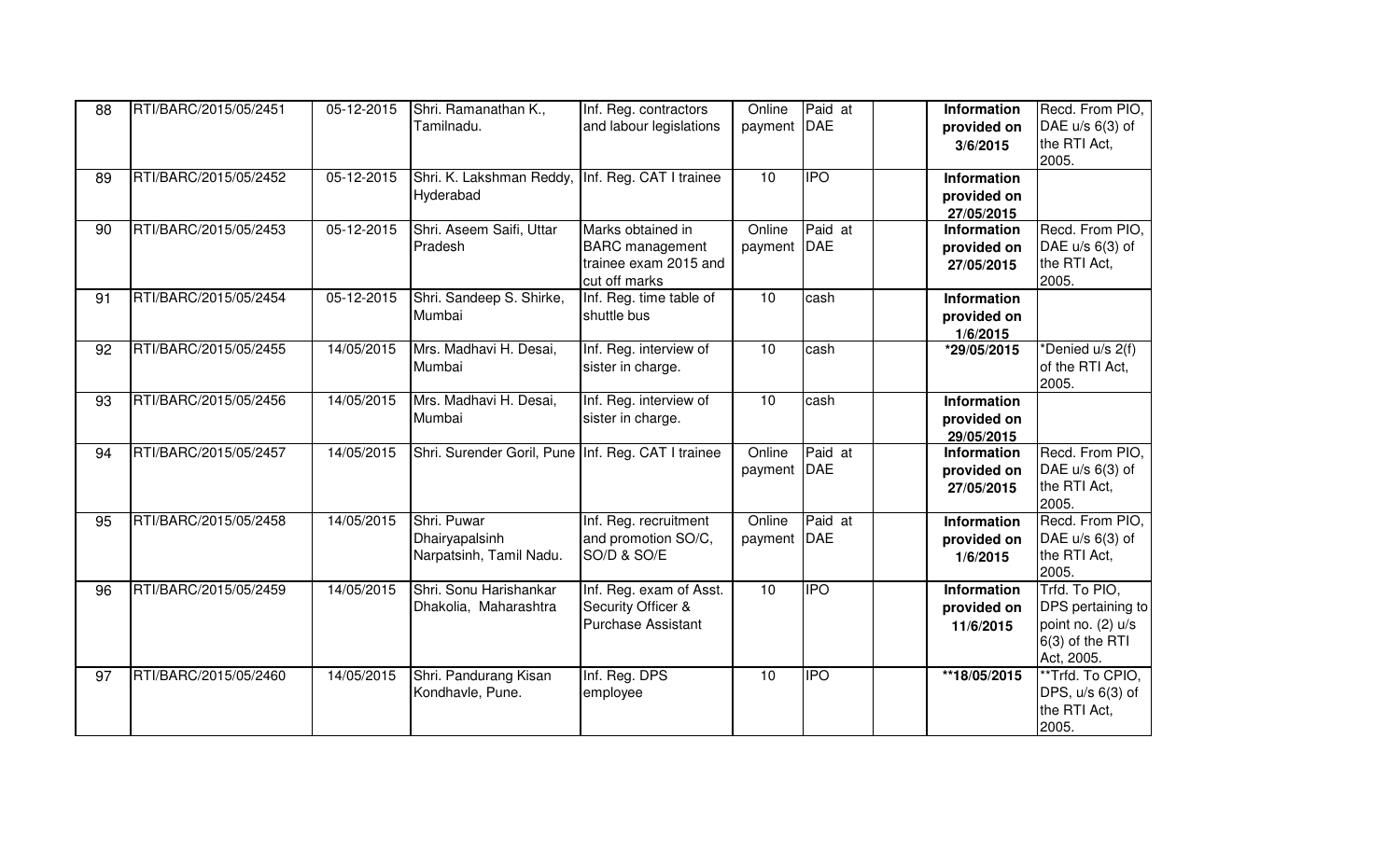| 98  | RTI/BARC/2015/05/2461 | 18/05/2015 | Smt. Sandhya             | Inf. Reg. recruitment of                       | Online                      | Paid at          | Information             | Recd. From PIO,                   |
|-----|-----------------------|------------|--------------------------|------------------------------------------------|-----------------------------|------------------|-------------------------|-----------------------------------|
|     |                       |            | Harinarayan Mishra,      | scientific officers                            | payment                     | DAE              | provided on             | DAE $u/s$ 6(3) of<br>the RTI Act, |
|     |                       |            | Mangaon.                 |                                                |                             |                  | 3/6/2015                | 2005.                             |
| 99  | RTI/BARC/2015/05/2462 | 18/05/2015 | Shri. Himanshu Rathore,  | Marks obtained in                              | Online                      | Paid at          | Information             | Recd. From PIO,                   |
|     |                       |            | U.P                      | OCES-DGFS-2015 and                             | payment                     | DAE              | provided on             | DAE u/s 6(3) of                   |
|     |                       |            |                          | cut off marks                                  |                             |                  | 2/6/2015                | the RTI Act,                      |
|     |                       |            |                          |                                                |                             |                  |                         | 2005.                             |
| 100 | RTI/BARC/2015/05/2463 | 18/05/2015 | Shri. Milind Raghunath   | TA settelment for                              | $\mathcal{L}_{\mathcal{A}}$ | <b>Court Fee</b> | <b>Under Process</b>    | Letter for fee                    |
|     |                       |            | Thosare, Maharashtra.    | candidate appeared in<br>Work Assistant/A exam |                             | stamp            |                         | issued on<br>22/05/2015           |
|     |                       |            |                          |                                                |                             |                  |                         |                                   |
| 101 | RTI/BARC/2015/05/2464 | 20/05/2015 | Shri. B. A. Soni,        | Details of employees                           | $\mathbf{r}$                | Paid at          | Information             | Recd. From PIO,                   |
|     |                       |            | Ahmedabad                | converted from CPF to                          |                             | <b>DAE</b>       | provided on             | DAE $u/s$ 6(3) of                 |
|     |                       |            |                          | <b>GPF</b>                                     |                             |                  | 11/6/2015               | the RTI Act,                      |
|     |                       |            |                          |                                                |                             |                  |                         | 2005.                             |
| 102 | RTI/BARC/2015/05/2465 | 22/05/2015 | Shri. M. G. Pednekar,    | Inf. Reg. BARC Hostel                          | 10                          | cash             | Information             | Partly denied u/s                 |
|     |                       |            | Mumbai                   |                                                |                             |                  | provided on             | $8(1)(h)$ of the RTI              |
| 103 | RTI/BARC/2015/05/2466 | 22/05/2015 | Shri. M. G. Pednekar,    | Inf. Reg. BARC                                 | 10                          | cash             | 9/6/2015<br>*04/06/2015 | Act, 2005.<br>*Denied u/s         |
|     |                       |            | Mumbai                   | employee                                       |                             |                  |                         | $8(1)(h)$ of the RTI              |
|     |                       |            |                          |                                                |                             |                  |                         | act, 2005.                        |
| 104 | RTI/BARC/2015/05/2467 | 25/05/2015 | Shri. Jayaprakash R.     | Inf. Reg. CAT I trainees                       | Online                      | Paid at          | <b>Information</b>      | Recd. From PIO,                   |
|     |                       |            | Kamble, Maharashtra.     |                                                | payment                     | <b>DAE</b>       | provided on             | DAE $u/s$ 6(3) of                 |
|     |                       |            |                          |                                                |                             |                  | 11/6/2015               | the RTI Act, 2005                 |
|     |                       |            |                          |                                                |                             |                  |                         | pertaining to                     |
|     |                       |            |                          |                                                |                             |                  |                         | point nos. (2) to                 |
|     |                       |            |                          |                                                |                             |                  |                         | $(4)$ of the<br>application       |
|     |                       |            |                          |                                                |                             |                  |                         |                                   |
| 105 | RTI/BARC/2015/05/2468 | 25/05/2015 | Mrs. Debika Dutta,       | Inf. Reg. BARC                                 | 10                          |                  | $*27/05/2015$           | **Trfd to PIO,                    |
|     |                       |            | Jharkhand                | employee                                       |                             |                  |                         | RMP, Mysuru u/s                   |
|     |                       |            |                          |                                                |                             |                  |                         | 6() of the RTI                    |
|     |                       |            |                          |                                                |                             |                  |                         | Act, 2005                         |
| 106 | RTI/BARC/2015/05/2469 | 25/05/2015 | Ch Thirupathi, Hyderabad | Inf. Reg BARC                                  | 10                          | <b>IPO</b>       | Information             |                                   |
|     |                       |            |                          | employee                                       |                             |                  | provided on             |                                   |
|     |                       |            |                          |                                                |                             |                  | 9/6/2015                |                                   |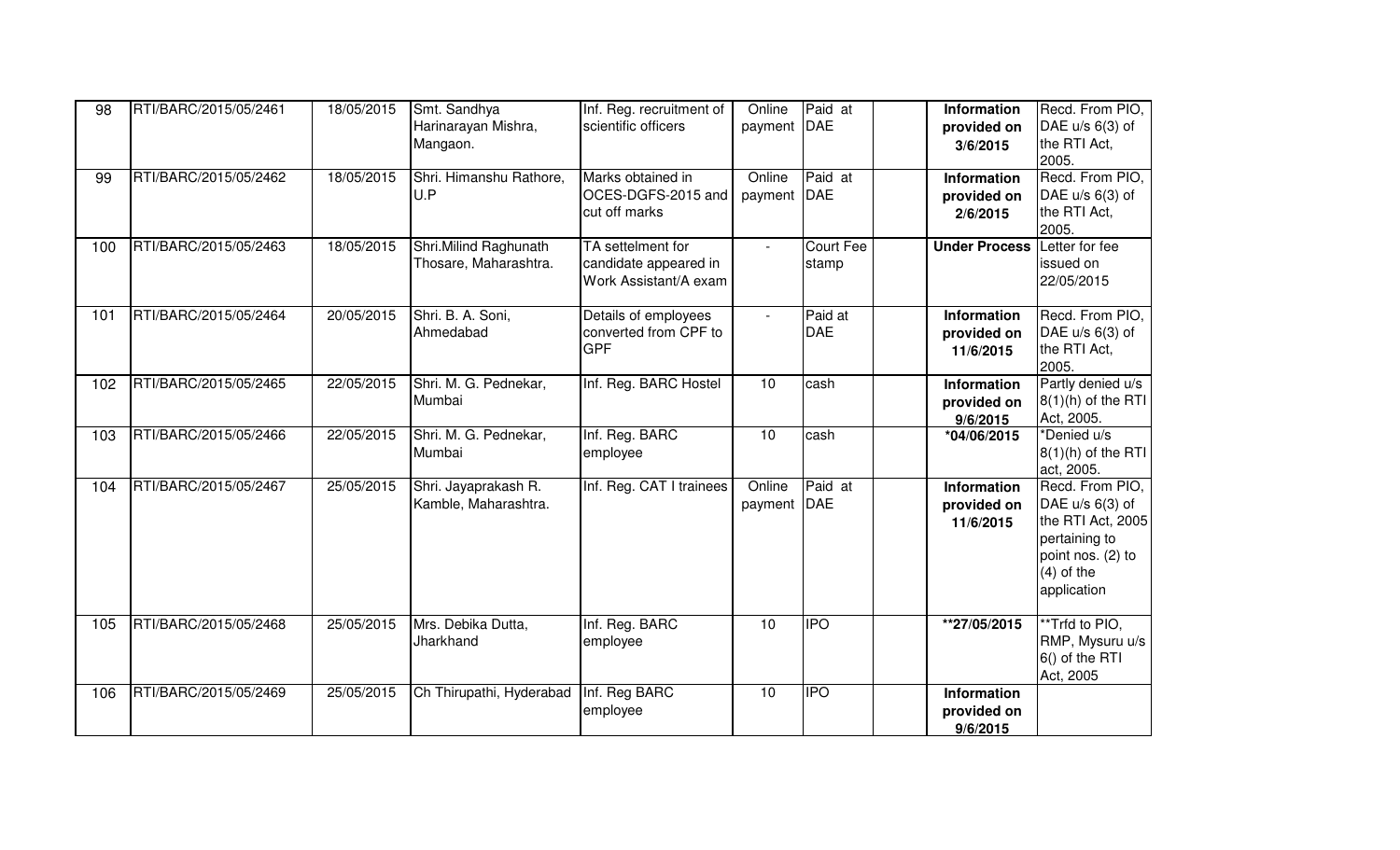| 107 | RTI/BARC/2015/05/2470 | 27/05/2015 | Shri. Sibi, Chennai                           | Inf. Reg. disciplinary<br>powers disciplinary<br>rules for SA/E                                         | Online<br>payment       | Paid at<br>DAE    | Information<br>provided on<br>25/06/2015        | Recd. From PIO,<br>DAE $u/s$ 6(3) of<br>the RTI Act, 2005<br>pertaining to<br>point nos. 2, 3, 4,<br>5, & 7 of the<br>application            |
|-----|-----------------------|------------|-----------------------------------------------|---------------------------------------------------------------------------------------------------------|-------------------------|-------------------|-------------------------------------------------|----------------------------------------------------------------------------------------------------------------------------------------------|
| 108 | RTI/BARC/2015/05/2471 | 27/05/2015 | Shri. Sunil C C,<br>Maharashtra               | Inf. Reg. RTI reply                                                                                     | Online<br>payment   DAE | Paid at           | <b>Information</b><br>provided on<br>9/6/2015   | Recd. From PIO,<br>DAE u/s 6(3) of<br>the RTI Act,<br>2005.                                                                                  |
| 109 | RTI/BARC/2015/05/2472 | 27/05/2015 | Ms. Nidhi Gupta, Mumbai                       | Inf. Reg. funds and<br>other details for<br>creation of Security<br><b>Technical support</b><br>section | Online<br>payment DAE   | Paid at           | <b>Information</b><br>provided on<br>25/06/2015 | Recd. From PIO,<br>DAE $u/s$ 6(3) of<br>the RTI Act,<br>2005.<br>Partly denied u/s<br>$8(1)(a)$ and<br>section 2(f) of the<br>RTI Act, 2005. |
| 110 | RTI/BARC/2015/05/2473 | 28/05/2015 | Shri. Shaikh Mohammed<br>Khalid, Mumbai       | Inf. Reg. BARC<br>employee                                                                              |                         | Cout fee<br>stamp | Information<br>provided on<br>19/06/2015        | Fee rcd. On<br>11/06/2015                                                                                                                    |
| 111 | RTI/BARC/2015/05/2474 | 28/05/2015 | Smt. Shobha<br>Singaravelan, Mumbai           | Details of leave<br>applicable for adoptive<br>mother during foster<br>period                           | 10                      | <b>IPO</b>        | <b>Information</b><br>provided on<br>11/6/2015  |                                                                                                                                              |
| 112 | RTI/BARC/2015/05/2475 | 28/05/2015 | Mrs. Surekha Pramod<br>Dhananjay, Navi Mumbai | Inf. Reg. BARC<br>employee                                                                              | 10                      | $\overline{IPO}$  | <b>Information</b><br>provided on<br>19/06/2015 |                                                                                                                                              |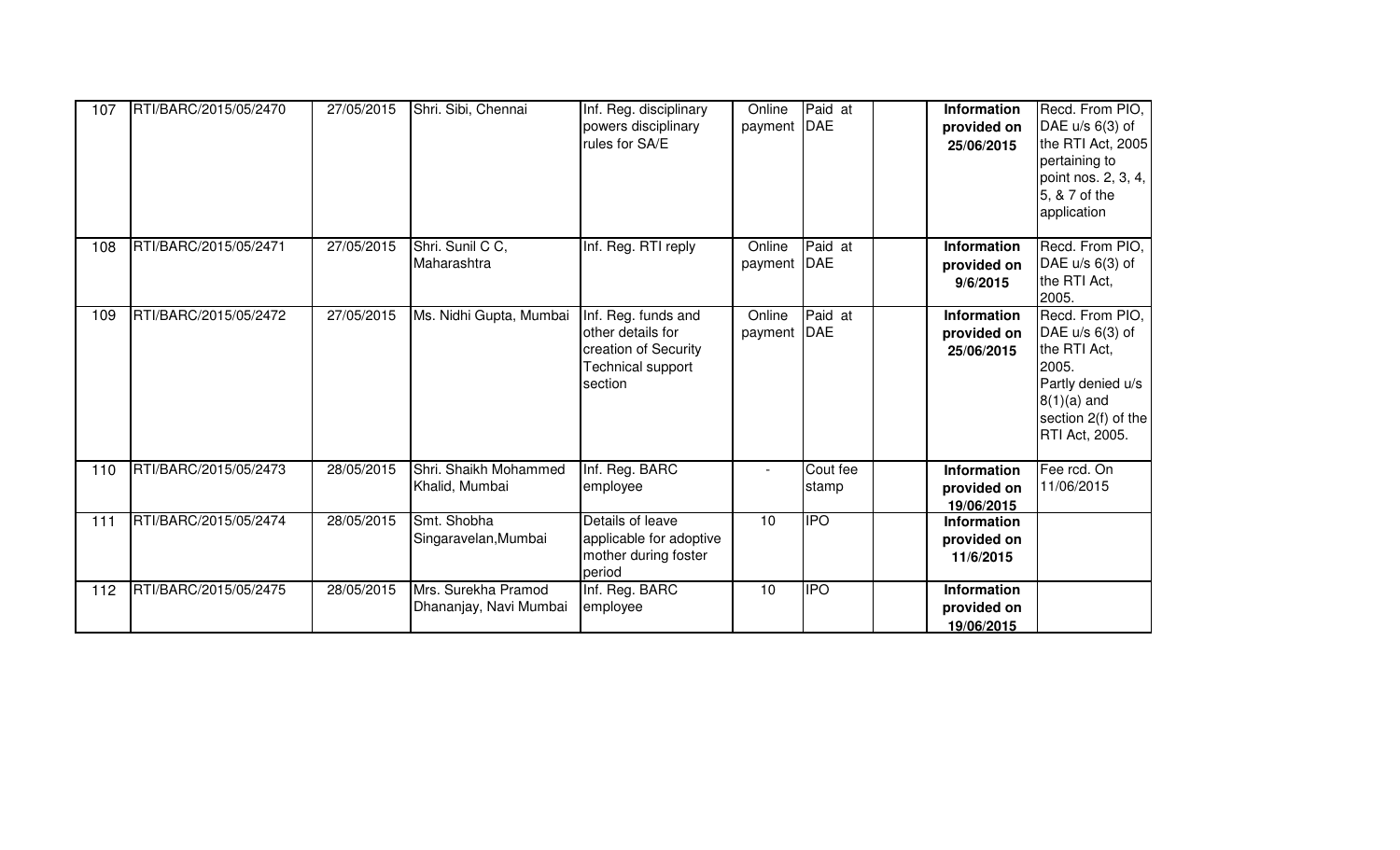| 113 | RTI/BARC/2015/05/2476 | 28/05/2015 | Ms. Nidhi Gupta, Mumbai                 | Inf. Reg. surplus and<br>redeployed employees                              | Online<br>payment | Paid at<br>DAE | *25/06/2015                                     | Recd. From PIO,<br>DAE $u/s$ 6(3) of<br>the RTI Act,<br>2005.<br>*Denied u/s 2(f)<br>of the RTI Act,<br>2005. |
|-----|-----------------------|------------|-----------------------------------------|----------------------------------------------------------------------------|-------------------|----------------|-------------------------------------------------|---------------------------------------------------------------------------------------------------------------|
| 114 | RTI/BARC/2015/05/2477 | 28/05/2015 | Shri. Roy Kutty, Mumbai                 | Inf. Reg. MACP<br>promotion and sealed<br>cover procedure<br>against self. | 10                | cash           | <b>Information</b><br>provided on<br>25/06/2015 |                                                                                                               |
| 115 | RTI/BARC/2015/06/2478 | 06-01-2015 | Shri. Naveen Kumar S D.<br>Mysuru       | Details of duties of<br>nurse at CHSS<br>dispensary                        | 10                | <b>IPO</b>     | <b>Information</b><br>provided on<br>19/06/2015 |                                                                                                               |
| 116 | RTI/BARC/2015/06/2479 | 06-01-2015 | Shri. Ghan Shyam Joshi,<br>Punjab       | Details of<br>research/study on<br>bottled drinking water                  | 10                | <b>IPO</b>     | <b>Information</b><br>provided on<br>19/06/2015 |                                                                                                               |
| 117 | RTI/BARC/2015/06/2480 | 06-01-2015 | Shri. R. Ayyappan,<br>TamilNadu         | Inf. Reg. medical<br>histories of self, wife<br>and daughter               | 50                | <b>IPO</b>     | <b>Information</b><br>provided on<br>19/06/2015 |                                                                                                               |
| 118 | RTI/BARC/2015/06/2481 | 06-01-2015 | Shri, Kunal Mohan<br>Birwadkar, Mumbai. | Inf. Reg. departmental<br>vehicles                                         | 10                | Cash           | <b>Information</b><br>provided on<br>29/06/2015 |                                                                                                               |
| 119 | RTI/BARC/2015/06/2482 | 06-01-2015 | Smt. Mahalaxmidevi,<br>Andhra Pradesh.  | Inf. Reg. variable<br>increments scheme                                    | Online<br>payment | Paid at<br>DAE | <b>Information</b><br>provided on<br>16/06/2015 | Recd. From PIO,<br>DAE $u/s$ 6(3) of<br>the RTI Act,<br>2005.                                                 |
| 120 | RTI/BARC/2015/06/2483 | 06-01-2015 | Smt. P. C. M. Padmaja,<br>Kadapa        | Inf. Reg. leave<br>particulars of BARC<br>employee                         | 10                | DD             | <b>Under Process</b>                            | Fee rcd. On<br>24/06/2015                                                                                     |
| 121 | RTI/BARC/2015/06/2484 | 06-01-2015 | Shri. P. Sukruth, Kadapa                | Inf. Reg. leave<br>particulars of BARC<br>employee                         | 10                | <b>DD</b>      | <b>Under Process</b>                            | Fee rcd. On<br>24/06/2015                                                                                     |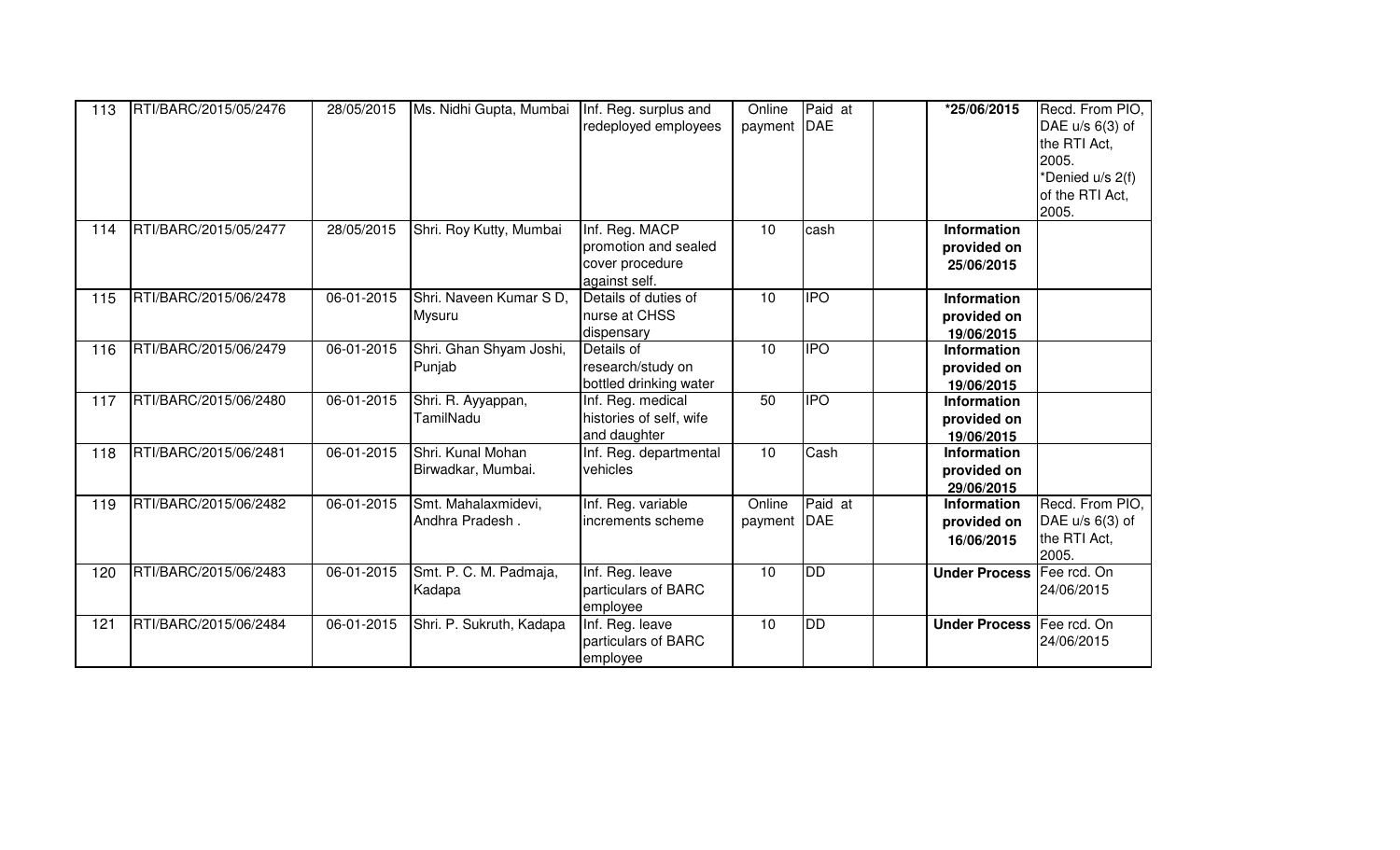| 122 | RTI/BARC/2015/06/2485 | 06-02-2015 | Ms. Nidhi Gupta, 604,<br>Maharashtra           | Info. Reg. BARC<br>employees                                                  | Online<br>payment DAE   | paid at    | *09/06/2015                                     | Recd. From PIO,<br>DAE u/s 6(3) of<br>the RTI Act,<br>2005.<br>*Denied u/s 7(9)<br>of the RTI Act,<br>2005.              |
|-----|-----------------------|------------|------------------------------------------------|-------------------------------------------------------------------------------|-------------------------|------------|-------------------------------------------------|--------------------------------------------------------------------------------------------------------------------------|
| 123 | RTI/BARC/2015/06/2486 | 06-02-2015 | Ms. Nidhi Gupta,<br>Maharashtra                | Info. Reg. self                                                               | Online<br>payment DAE   | paid at    | Information<br>provided on<br>19/06/2015        | Recd. From PIO,<br>DAE $u/s$ 6(3) of<br>the RTI Act,<br>2005.<br>Partly denied u/s<br>$8(1)(a)$ of the RTI<br>Act, 2005. |
| 124 | RTI/BARC/2015/06/2487 | 06-02-2015 | Ms. Nidhi Gupta, 604,<br>Maharashtra           | info. Reg. Complain<br>committee                                              | Online<br>payment   DAE | paid at    | Information<br>provided on<br>29/06/2015        | Recd. From PIO,<br>DAE u/s 6(3) of<br>the RTI Act,<br>2005.                                                              |
| 125 | RTI/BARC/2015/06/2488 | 06-02-2015 | Ms. Nidhi Gupta,<br>Maharashtra                | info. Reg. complaint /<br>disciplinary proceedings<br>registered against self | Online<br>payment DAE   | paid at    | Information<br>provided on<br>19/06/2015        | Recd. From PIO,<br>DAE u/s 6(3) of<br>the RTI Act,<br>2005.                                                              |
| 126 | RTI/BARC/2015/06/2489 | 06-02-2015 | Shri Darshan Shroff,<br>Maharasthra            | info. Reg. residential<br>township, Godown in<br>the land at Boisar           | Online<br>payment DAE   | paid at    | Information<br>provided on<br>16/06/2015        | Recd. From PIO,<br>DAE u/s 6(3) of<br>the RTI Act,<br>2005.                                                              |
| 127 | RTI/BARC/2015/06/2490 | 06-03-2015 | Prof. Dr. (Retd.) Nihar<br>Ranjan Ray, Kolkata | info. Reg. status of<br>thesis submitted by the<br>applicant                  | 10                      | <b>IPO</b> | Information<br>provided on<br>11/6/2015         |                                                                                                                          |
| 128 | RTI/BARC/2015/06/2491 | 06-03-2015 | Ms. Nidhi Gupta,<br>Maharashtra                | info. Reg. tranfer order<br>issued to the applicant                           | Online<br>payment DAE   | paid at    | <b>Information</b><br>provided on<br>29/06/2015 | Recd. From PIO,<br>DAE u/s 6(3) of<br>the RTI Act,<br>2005.                                                              |
| 129 | RTI/BARC/2015/06/2492 | 06-08-2015 | Shri. K. V. Nazare,<br>Mumbai                  | Inf. Reg. rotational<br>transfer policy.                                      | 10                      | Cash       | <b>Under Process</b>                            |                                                                                                                          |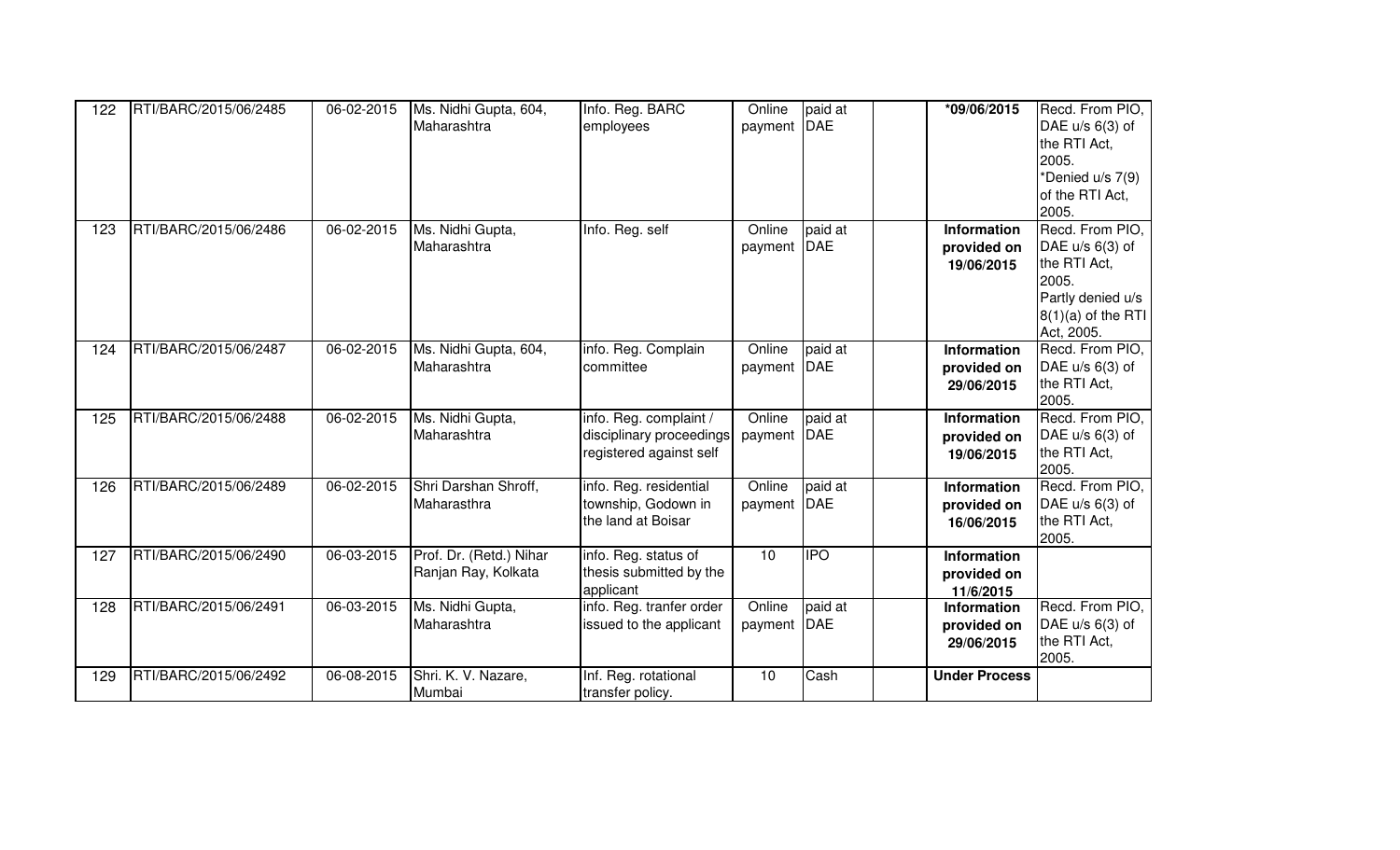| 130 | RTI/BARC/2015/06/2493 | 06-08-2015 | Shri. Sunil Kumar D.    | Inf. Reg. BARC              | 10      | <b>IPO</b>   | Information          |                        |
|-----|-----------------------|------------|-------------------------|-----------------------------|---------|--------------|----------------------|------------------------|
|     |                       |            | Kukanur, Karnataka.     | employee                    |         |              | provided on          |                        |
|     |                       |            |                         |                             |         |              | 19/06/2015           |                        |
| 131 | RTI/BARC/2015/06/2494 | 06-08-2015 | Shri. Vijay Kumar       | Inf. Reg. Voluntary         | 10      |              | Information          |                        |
|     |                       |            | Chhattisgarh            | retirement of self          |         |              | provided on          |                        |
|     |                       |            |                         |                             |         |              | 24/06/2015           |                        |
| 132 | RTI/BARC/2015/06/2495 | 06-08-2015 | Shri. Mohan Lal Gupta,  | Inf. Reg. BARC              | $\sim$  | paid at      | <b>Under Process</b> | Rcd. From PIO,         |
|     |                       |            | New Delhi               | employees Co-Op.            |         | <b>NPCIL</b> |                      | NPCIL pertaining       |
|     |                       |            |                         | <b>Credit Society</b>       |         |              |                      | to point nos. ii, iii, |
|     |                       |            |                         |                             |         |              |                      | iv $u/s$ 6(3) of the   |
|     |                       |            |                         |                             |         |              |                      | RTI Act, 2005.         |
|     |                       |            |                         |                             |         |              |                      |                        |
| 133 | RTI/BARC/2015/06/2496 | 06-10-2015 | Ms. Nidhi Gupta, Mumbai | Inf. Reg. work in           | Online  | paid at      | Information          | Recd. From PIO,        |
|     |                       |            |                         | <b>Electronics Division</b> | payment | DAE          | provided on          | DAE $u/s$ 6(3) of      |
|     |                       |            |                         |                             |         |              | 29/06/2015           | the RTI Act,           |
|     |                       |            |                         |                             |         |              |                      | 2005.                  |
| 134 | RTI/BARC/2015/06/2497 | 06-10-2015 | Shri S.K. Singh, Mumbai | Inf. Reg. recruitment for   | Online  | paid at      | <b>Under Process</b> | Recd. From PIO,        |
|     |                       |            |                         | SO, TO & SA in BARC         | payment | <b>DAE</b>   |                      | DAE $u/s$ 6(3) of      |
|     |                       |            |                         |                             |         |              |                      | the RTI Act,           |
|     |                       |            |                         |                             |         |              |                      | 2005.                  |
| 135 | RTI/BARC/2015/06/2498 | 06-10-2015 | Shri S.K. Singh, Mumbai | Inf. Reg. SAAB              | Online  | paid at      | <b>Under Process</b> | Recd. From PIO,        |
|     |                       |            |                         |                             | payment | DAE          |                      | DAE u/s 6(3) of        |
|     |                       |            |                         |                             |         |              |                      | the RTI Act,           |
|     |                       |            |                         |                             |         |              |                      | 2005.                  |
| 136 | RTI/BARC/2015/06/2499 | 06-10-2015 | Shri S.K. Singh, Mumbai | Inf. Reg. TC & TSC          | Online  | paid at      | <b>Under Process</b> | Recd. From PIO,        |
|     |                       |            |                         | orders                      | payment | <b>DAE</b>   |                      | DAE u/s 6(3) of        |
|     |                       |            |                         |                             |         |              |                      | the RTI Act,           |
|     |                       |            |                         |                             |         |              |                      | 2005.                  |
| 137 | RTI/BARC/2015/06/2500 | 06-10-2015 | Ms. Nidhi Gupta, Mumbai | info. Reg. Complain         | Online  | paid at      | Information          | Recd. From PIO,        |
|     |                       |            |                         | committee                   | payment | DAE          | provided on          | DAE u/s 6(3) of        |
|     |                       |            |                         |                             |         |              | 29/06/2015           | the RTI Act,           |
|     |                       |            |                         |                             |         |              |                      | 2005.                  |
| 138 | RTI/BARC/2015/06/2501 | 06-10-2015 | Ms. Nidhi Gupta, Mumbai | Copies of letter and        | Online  | paid at      | Information          | Recd. From PIO,        |
|     |                       |            |                         | status of work in ED        | payment | <b>DAE</b>   | provided on          | DAE u/s 6(3) of        |
|     |                       |            |                         |                             |         |              | 29/06/2015           | the RTI Act,           |
|     |                       |            |                         |                             |         |              |                      | 2005.                  |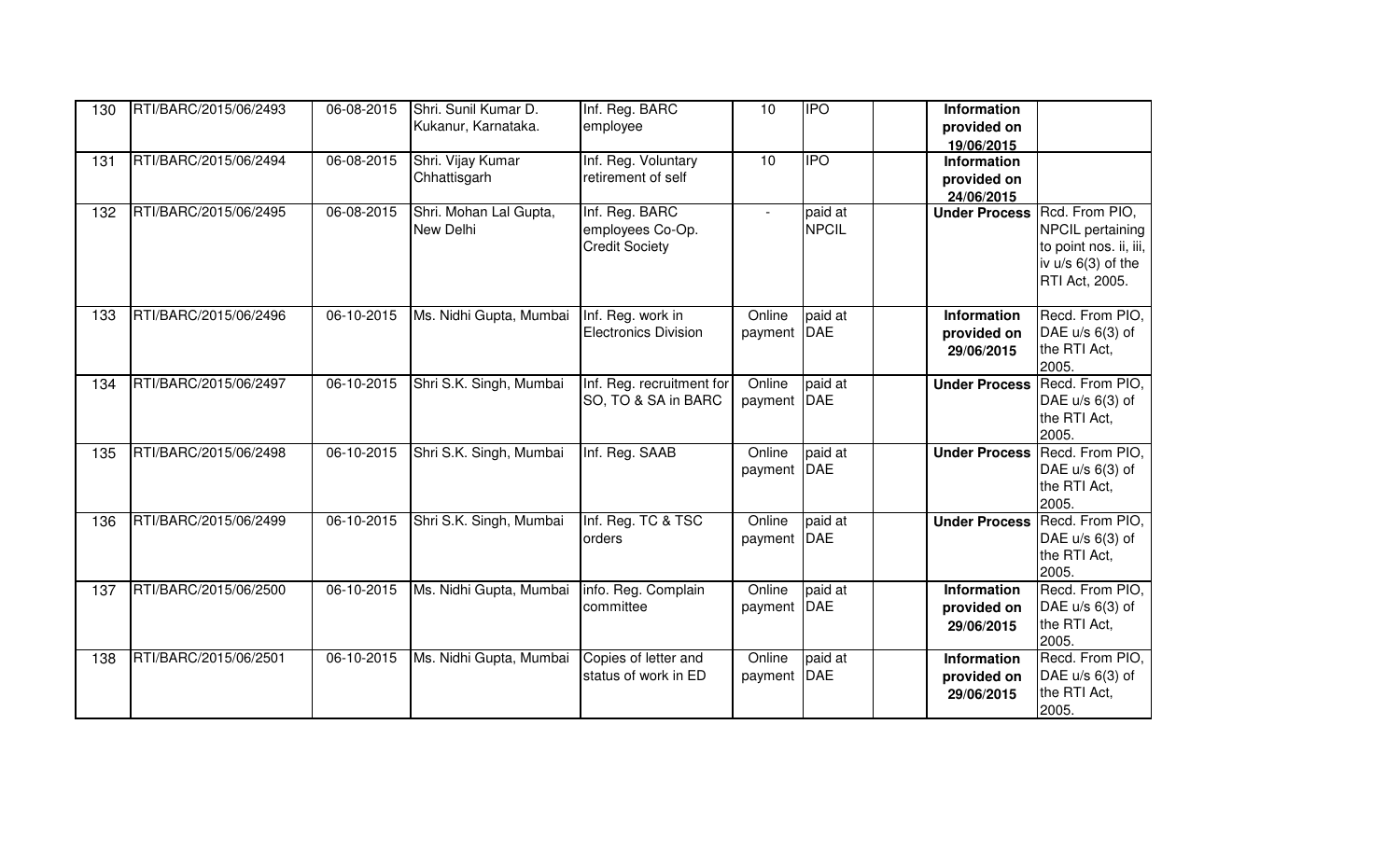| 139 | RTI/BARC/2015/06/2502 | 06-10-2015 | Ms. Nidhi Gupta, Mumbai   Inf. Reg. pages/file, etc. | in ED                                                                                                            | Online<br>payment     | paid at<br><b>DAE</b> | <b>Under Process</b> | Recd. From PIO,<br>DAE $u/s$ 6(3) of<br>the RTI Act.<br>2005.                                                      |
|-----|-----------------------|------------|------------------------------------------------------|------------------------------------------------------------------------------------------------------------------|-----------------------|-----------------------|----------------------|--------------------------------------------------------------------------------------------------------------------|
| 140 | RTI/BARC/2015/06/2503 | 06-10-2015 | Ms. Nidhi Gupta, Mumbai                              | Copy of APAR of self                                                                                             | Online<br>payment DAE | paid at               | <b>Under Process</b> | Recd. From PIO,<br>DAE $u/s$ 6(3) of<br>the RTI Act,<br>2005.                                                      |
| 141 | RTI/BARC/2015/06/2504 | 06-10-2015 | Ms. Nidhi Gupta, Mumbai                              | Copy of service book of<br>self                                                                                  | Online<br>payment     | paid at<br><b>DAE</b> | <b>Under Process</b> | Recd. From PIO,<br>DAE $u/s$ 6(3) of<br>the RTI Act,<br>2005.                                                      |
| 142 | RTI/BARC/2015/06/2505 | 06-10-2015 | Ms Nidhi Gupta, Mumbai                               | Copies of official<br>communication and<br>other documents of self                                               | Online<br>payment     | paid at<br><b>DAE</b> | <b>Under Process</b> | Recd. From PIO,<br>DAE $u/s$ 6(3) of<br>the RTI Act,<br>2005.                                                      |
| 143 | RTI/BARC/2015/06/2506 | 06-10-2015 | Ms. Nidhi Gupta, Mumbai                              | Inf. Of disciplinary<br>authority, appointing<br>authority and appellate<br>authority as per CCS<br>(CCA) rules. | Online<br>payment     | paid at<br>DAE        | <b>Under Process</b> | Recd. From PIO,<br>DAE u/s 6(3) of<br>the RTI Act.<br>2005.                                                        |
| 144 | RTI/BARC/2015/06/2507 | 06-10-2015 | Ms. Nidhi Gupta, Mumbai                              | Inf. Reg. personal file<br>and official file of self                                                             | Online<br>payment     | paid at<br><b>DAE</b> | <b>Under Process</b> | Recd. From PIO,<br>DAE $u/s$ 6(3) of<br>the RTI Act,<br>2005.                                                      |
| 145 | RTI/BARC/2015/06/2508 | 06-10-2015 | Ms. Nidhi Gupta, Mumbai   Inf. Reg. quaterly         | reports of ED, BARC                                                                                              | Online<br>payment     | paid at<br><b>DAE</b> | *01/07/2015          | Recd. From PIO,<br>DAE $u/s$ 6(3) of<br>the RTI Act,<br>2005.<br>*Denied u/s<br>$8(1)(a)$ of the RTI<br>Act, 2005. |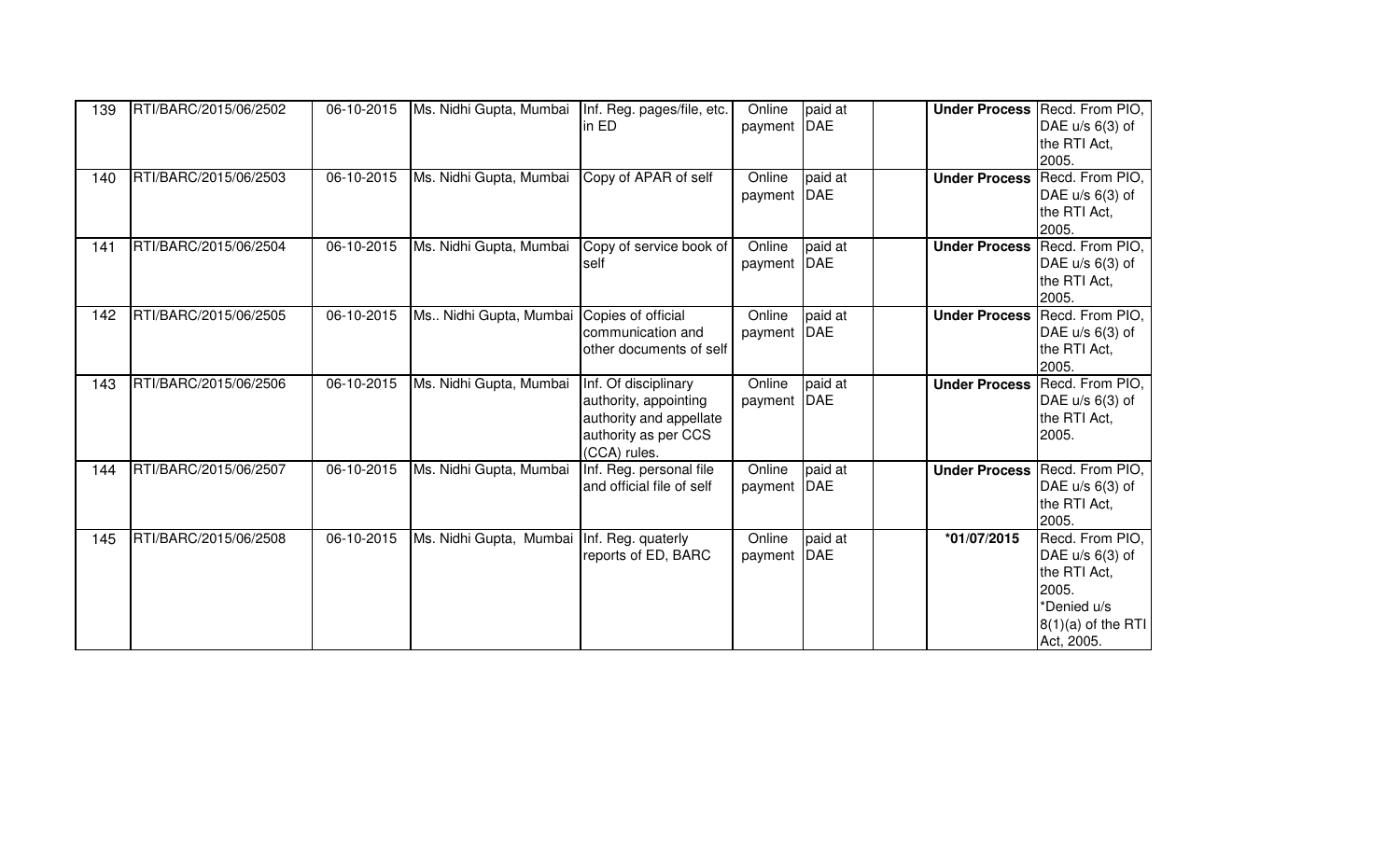| 146 | RTI/BARC/2015/06/2509 | 06-10-2015 | Shri Santosh Varshney,<br>Mumbai                                           | Copies of documents<br>/educational<br>qualifications pertaining<br>to Controller, BARC<br>and Director, BARC | Online<br>payment         | paid at<br><b>DAE</b>   | <b>Under Process</b> | Recd. From PIO,<br>DAE $u/s$ 6(3) of<br>the RTI Act,<br>2005.                                                                                                               |
|-----|-----------------------|------------|----------------------------------------------------------------------------|---------------------------------------------------------------------------------------------------------------|---------------------------|-------------------------|----------------------|-----------------------------------------------------------------------------------------------------------------------------------------------------------------------------|
| 147 | RTI/BARC/2015/06/2510 | 15/06/2015 | Shri M.L.V Krishnan,<br>Kolkata                                            | Info. Reg. promotion<br>benefits for additional<br>qualification in r/o of<br>scienftic officers              | 60                        | <b>DD</b>               | *29/06/2015          | *Denied under<br>section 2(f) of the<br>RTI Act, 2005.                                                                                                                      |
| 148 | RTI/BARC/2015/06/2511 | 15/06/2015 | Shri S. Ramesh Kumar,<br>Madurai.                                          | Info reg. Radio active<br>probes or material                                                                  | 20                        | <b>IPO</b>              | <b>Under Process</b> |                                                                                                                                                                             |
| 149 | RTI/BARC/2015/06/2512 | 15/06/2015 | Ms. Nidhi Gupta, Mumbai. info. Reg. rules related                          | to redeployment of a<br>scientific staff                                                                      | Online<br>payment DAE     | paid at                 |                      | <b>Under Process Recd. From PIO,</b><br>DAE $u/s$ 6(3) of<br>the RTI Act,<br>2005.                                                                                          |
| 150 | RTI/BARC/2015/06/2513 | 15/06/2015 | Shri S.G Gaikar, Mumbai.                                                   | info. Reg. BARC<br>employee                                                                                   | 10                        | <b>IPO</b>              | <b>Under Process</b> |                                                                                                                                                                             |
| 151 | RTI/BARC/2015/06/2514 | 15/06/2015 | Shri. R. R. Yadav,<br>Rajasthan.                                           | Inf. Reg. copy of noting<br>for priority list of D-Type<br>Quarters                                           | $\mathbb{Z}^{\mathbb{Z}}$ | Paid at<br><b>NPCIL</b> | **24/06/2015         | Rcd. From PIO,<br>NPCIL u/s 6(3) of<br>the RTI Act, 2005<br>pertaining to<br>point nos. 3 & 4.<br>**Trfd. To<br>US(SUS) &<br>CPIO, DAE u/s<br>6(3) of the RTI<br>Act, 2005. |
| 152 | RTI/BARC/2015/06/2515 | 19/6/2015  | Shri Manoj M. Panchal,<br>Mumbai                                           | Information regarding<br>canteen                                                                              | 10                        | <b>IPO</b>              | <b>Under Process</b> |                                                                                                                                                                             |
| 153 | RTI/BARC/2015/06/2516 | 19/6/2015  | Shri Puwar Dhairyapalsinh   Information regarding<br>Narpatsinh, Tamilnadu | promotion norms for<br>SO/C to SO/D                                                                           | Online<br>payment         | paid at<br><b>DAE</b>   |                      | <b>Under Process Recd. From PIO,</b><br>DAE u/s 6(3) of<br>the RTI Act,<br>2005.                                                                                            |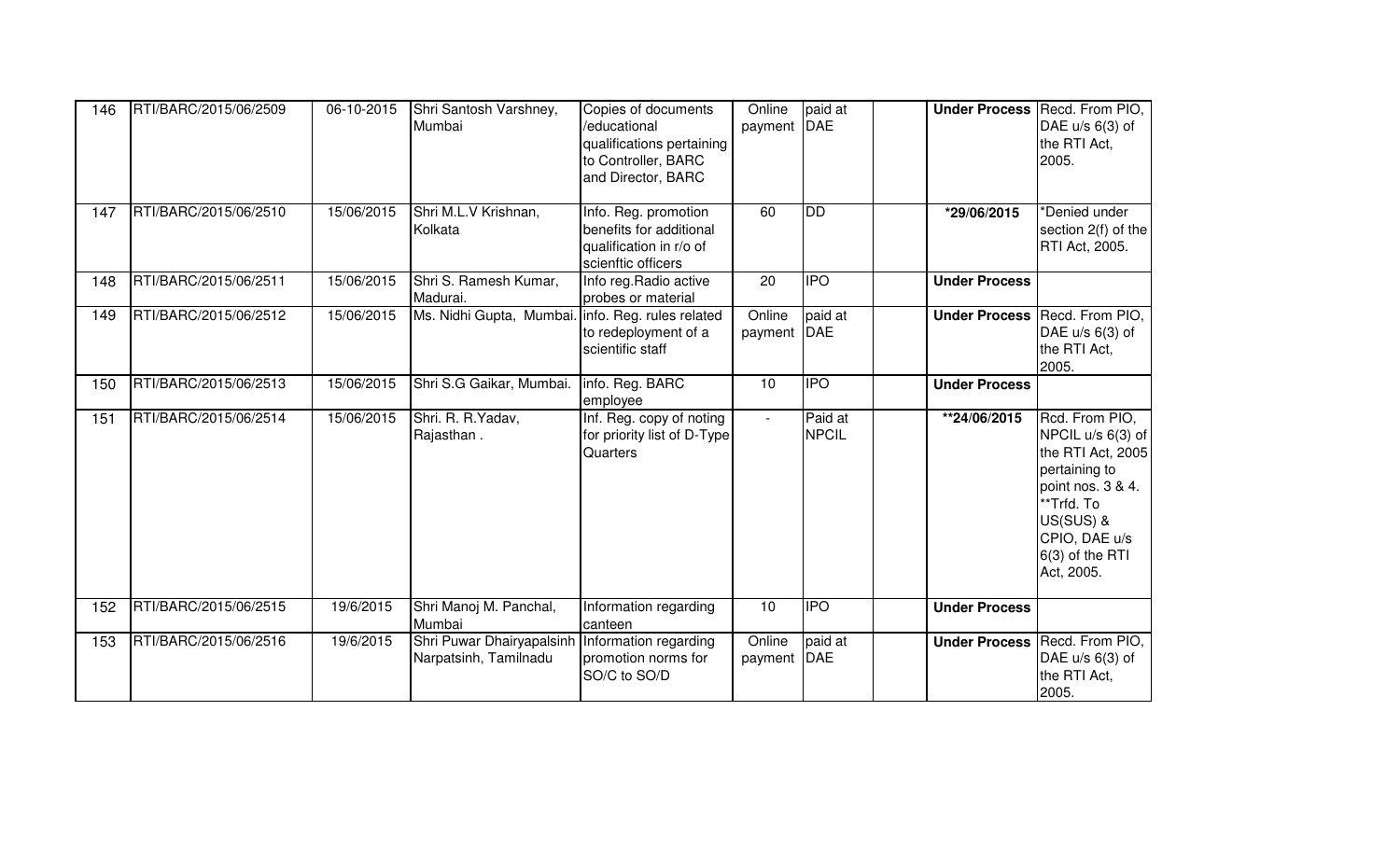| 154 | RTI/BARC/2015/06/2517 | 19/6/2015  | Shri S.K. Das, Nagpur                           | Information regarding<br>interview for SO/F and<br>promotion norms for<br>$SO/H+$             | Online<br>payment           | paid at<br><b>DAE</b> | <b>Under Process</b> | Recd. From PIO,<br>DAE $u/s$ 6(3) of<br>the RTI Act,<br>2005. |
|-----|-----------------------|------------|-------------------------------------------------|-----------------------------------------------------------------------------------------------|-----------------------------|-----------------------|----------------------|---------------------------------------------------------------|
| 155 | RTI/BARC/2015/06/2518 | 19/6/2015  | Shri D.G. Juwatkar,<br>Mumbai                   | Information regarding<br><b>BARC CO-op.Credit</b><br>Society                                  | 10                          | cash                  | <b>Under Process</b> |                                                               |
| 156 | RTI/BARC/2015/06/2519 | 19/6/2015  | Shri K.V. Nazare, Mumbai                        | Information regarding<br>recruitment for the post<br>of Sister In-charge<br>(functional post) | $\overline{10}$             | cash                  | <b>Under Process</b> |                                                               |
| 157 | RTI/BARC/2015/06/2520 | 24/06/2015 | Shri. Harpal Singh Rana,<br>Delhi.              | Inf. Reg. BARC<br>employees                                                                   | Online<br>payment           | paid at<br>DAE        | <b>Under Process</b> | Recd. From PIO,<br>DAE $u/s$ 6(3) of<br>the RTI Act,<br>2005. |
| 158 | RTI/BARC/2015/06/2521 | 24/06/2015 | Shri.Shashi Kant, 12-B,<br>Mumbai               | Copies of notings and<br>letter given by BARC<br>employee                                     | 10 <sup>1</sup>             | Cash                  | <b>Under Process</b> |                                                               |
| 159 | RTI/BARC/2015/06/2522 | 24/06/2015 | Shri. Milind Raghunath<br>Thosare, Maharashtra. | Inf. Reg. TA payment of<br>self for appearing in<br>Work Assistant/A exam                     | 10                          | <b>IPO</b>            | <b>Under Process</b> |                                                               |
| 160 | RTI/BARC/2015/06/2523 | 24/06/2015 | Shri. JSR Prasad,<br>Hyderabad                  | Inf. Reg. recruitment for<br>BARC (vizag)                                                     | 10                          | <b>IPO</b>            | <b>Under Process</b> |                                                               |
| 161 | RTI/BARC/2015/06/2524 | 24/06/2015 | Shri. Sarvjeet R. Sony,<br>Maharashtra.         | Inf. Reg. approval given<br>by BARC for X-Ray<br>setup                                        | $\sim$                      | court Fee<br>stamp    | <b>Under Process</b> |                                                               |
| 162 | RTI/BARC/2015/06/2525 | 24/06/2015 | Shri. Sarvjeet R. Sony,<br>Maharashtra.         | Inf. Reg. approval given<br>by BARC for X-Ray<br>setup                                        | $\mathcal{L}^{\mathcal{A}}$ | court Fee<br>stamp    | <b>Under Process</b> |                                                               |
| 163 | RTI/BARC/2015/06/2526 | 25/06/2015 | Smt. Vaishali Zanke,<br>Trombay                 | Information regarding<br>LIC Policies of self                                                 | 10                          | Cash                  | <b>Under Process</b> |                                                               |
| 164 | RTI/BARC/2015/06/2527 | 25/6/2015  | Smt. Vaishali Zanke,<br>Trombay                 | Inf. Reg. inquiry self                                                                        | 10                          | Cash                  | <b>Under Process</b> |                                                               |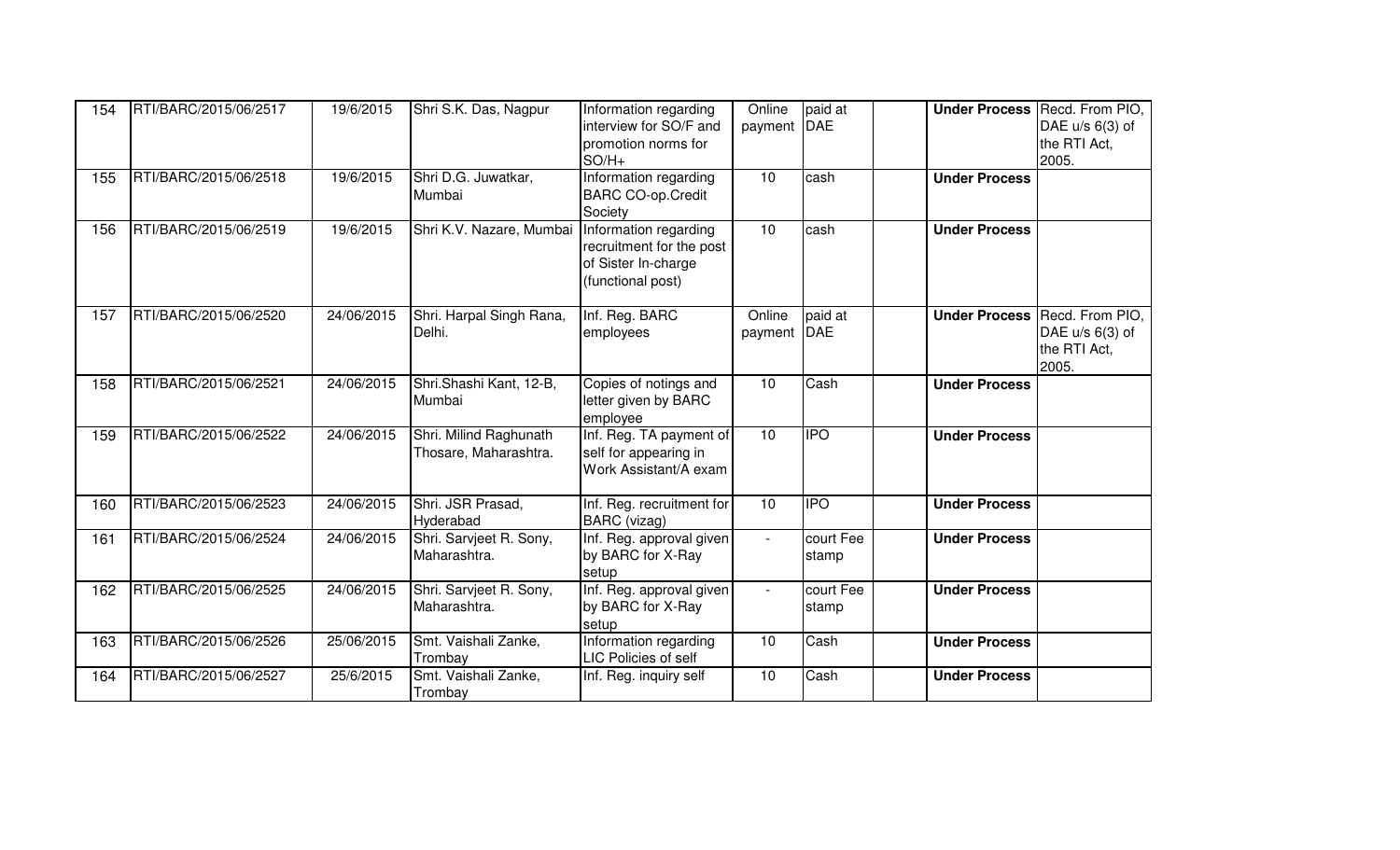| 165 | RTI/BARC/2015/06/2528 | 25/6/2015  | Shri Prashant A. Londe<br>Nasik                     | Inf.Reg. copy of<br>complinat letter against<br>self                                    | 10              | cash       | <b>Under Process</b> |
|-----|-----------------------|------------|-----------------------------------------------------|-----------------------------------------------------------------------------------------|-----------------|------------|----------------------|
| 166 | RTI/BARC/2015/06/2529 | 29/06/2015 | Dr. Sreeramappa,<br>Maharashtra                     | Inf. Reg. copy of<br>investigation                                                      | 10              | <b>IPO</b> | <b>Under Process</b> |
| 167 | RTI/BARC/2015/06/2530 | 29/06/2015 | Dr. Vishnu Prasanna K N,<br>Karnataka               | Details of financial<br>assistance provided to<br><b>KVG College of</b><br>Engineering. | 10 <sup>1</sup> | <b>IPO</b> | <b>Under Process</b> |
| 168 | RTI/BARC/2015/06/2531 | 29/06/2015 | Shri. M. Easwaran, Nilgiris   Inf. Reg. eligibility | criteria for the post of<br><b>IFireman</b>                                             | 10              | <b>IPO</b> | <b>Under Process</b> |
| 169 | RTI/BARC/2015/06/2532 | 29/06/2015 | Dr. Sreeramappa,<br>Maharashtra                     | Inf. Related to the Bio-<br>Metric Atendance<br>System (AEBAS) in<br><b>DAE</b>         | 10              | <b>IPO</b> | <b>Under Process</b> |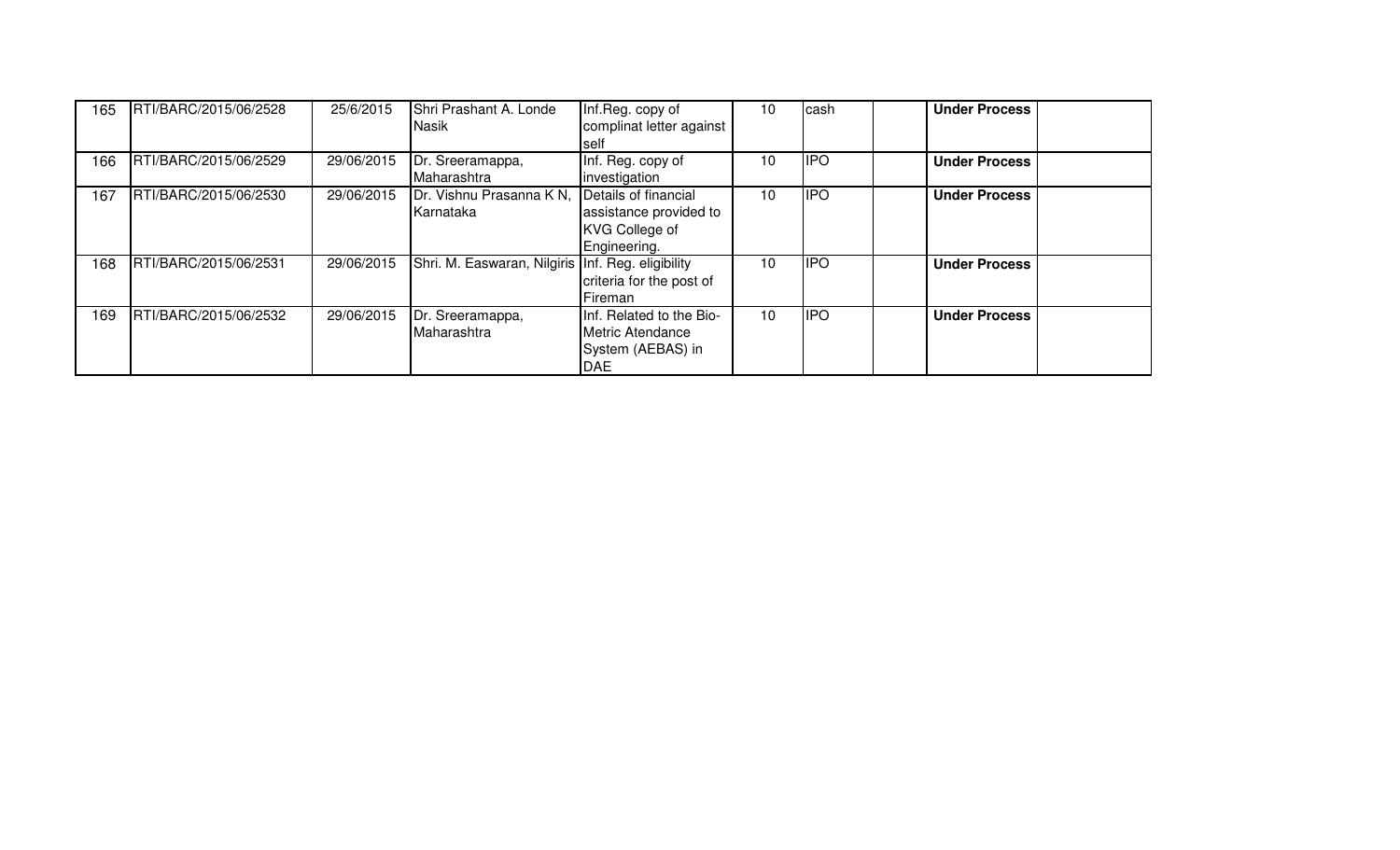## **FIRST APPEAL**

## **Quaterly Report on Implementation of RTI for the period from 01/04/2015 to 30/06/2015**

|                 |                        |            | Name & Address of the                                                                                                                       | <b>Subject</b>                                                                  | <b>Action taken</b>                             | <b>Disposal of Appeal</b>                                                | Remarks                                                               |
|-----------------|------------------------|------------|---------------------------------------------------------------------------------------------------------------------------------------------|---------------------------------------------------------------------------------|-------------------------------------------------|--------------------------------------------------------------------------|-----------------------------------------------------------------------|
| SI<br><b>No</b> | <b>Registration No</b> | DOR by PIO | <b>Applicant</b>                                                                                                                            |                                                                                 |                                                 |                                                                          |                                                                       |
|                 | RTI/BARC/2015/02/2345  | 25/02/2015 | Shri. Rakesh Kumar<br>Singh, SO/F, ARUP,<br>RRDPD, Reactor Group,<br>R-No. 24, CIRUS, BARC,<br>Trombay, Mumbai - 85.                        | Copies of APAR/CR of self                                                       | Information<br>provided on<br>5/3/2015          | Appeal recd. on<br>27/04/2015.<br>Disposed of on<br>20/05/2015.          | Information<br>provided as<br>per appellate<br>order on<br>21/05/2015 |
| $\overline{2}$  | RTI/BARC/2015/01/2300  | 19/01/2015 | Ms. Nidhi Gupta, 604,<br>Akashratna Building,<br>Anushakti Nagar,<br>Mumbai - 94                                                            | Certified copy of offical file<br>of self.                                      | <b>Information</b><br>provided on<br>16/02/2015 | Appeal recd. on<br>01/05/2015.<br>Disposed of on<br>25/05/2015.          |                                                                       |
| 3               | RTI/BARC/2015/03/2368  | 03-12-2015 | Shri. R. K. Mishra,<br>President, BARCOA,<br><b>BARCOA Educational</b><br>Complex, Bhagirathi<br>Building, Anushakti<br>Nagar, Mumbai - 94. | Inf. Reg. APAR gradings<br>of BARC employees                                    | <b>Information</b><br>provided on<br>25/03/2015 | Appeal recd. on<br>01/05/2015.<br>Disposed of on<br>20/05/2015.          |                                                                       |
| 4               | RTI/BARC/2015/04/2389  | 04-01-2015 | Dr. Sunil Kumar Jain,<br>601, Wonder Excellency,<br>Manu Marg, Alwar,<br>(Rajasthan), Pin 301 001.                                          | Inf. Reg. Consultant<br><b>Madical Officer</b>                                  | <b>Information</b><br>provided on<br>10/04/2015 | Appeal recd. on<br>01/05/2015.<br>Disposed of on<br>20/05/2015.          |                                                                       |
| 5               | RTI/BARC/2015/03/2380  | 23/03/2015 | Shri J. Ravindran, 48M/5<br>Nanthagopalapuram<br>East, Tuticorin- 628 002                                                                   | Info. Reg. departmental<br>transport facilities availed<br>by PH BARC employees | Information<br>provided on<br>10/04/2015        | Appeal recd. on<br>06/05/2015.<br>Under process draft<br>reply submitted |                                                                       |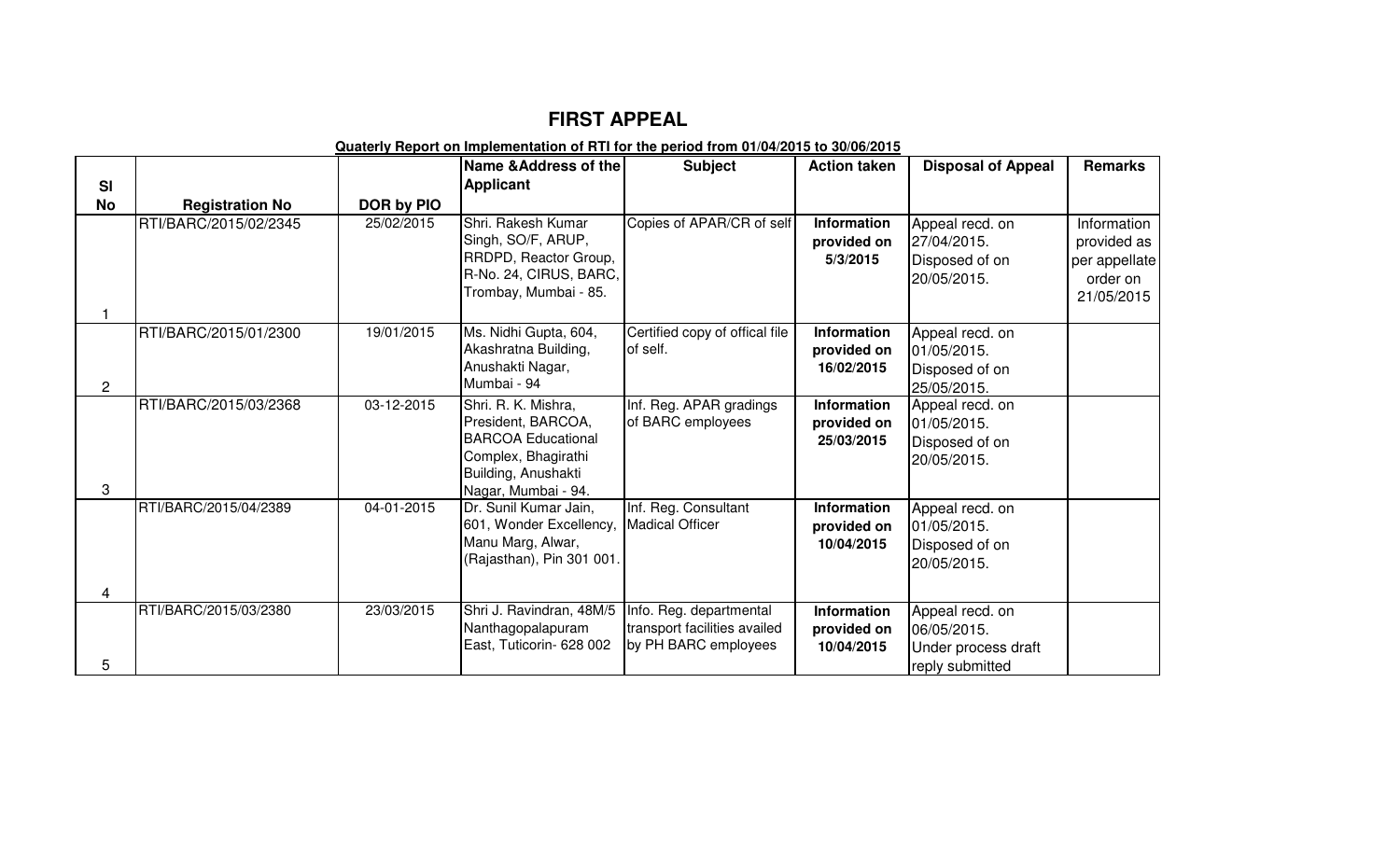| 6              | RTI/BARC/2015/04/2408 | 04-08-2015 | Shri. Puwar<br>Dhairyapalsinh<br>Narpatsinh, No. 20,<br>Brindavan, bhavini<br>Township, Anupuram,<br>Pin - 603 127, Tamil<br>Nadu.                                               | Inf. Reg. changes made in<br>MEP for promotion from<br>SO/D to SO/E, direct<br>recruit SO, etc. | Information<br>provided on<br>22/04/2015        | Appeal recd. on<br>11/05/2015.<br>Under process draft<br>reply submitted |  |
|----------------|-----------------------|------------|----------------------------------------------------------------------------------------------------------------------------------------------------------------------------------|-------------------------------------------------------------------------------------------------|-------------------------------------------------|--------------------------------------------------------------------------|--|
| $\overline{7}$ | RTI/BARC/2015/03/2388 | 31/03/2015 | Shri. Abanikanta<br>Bhadra, P. G. Department   Technical Officer/D<br>of Environmental<br>Sciences, Sambalpur<br>University, Jyotiihr - 768<br>019, Bunla, Sambalpur,<br>Odisha. | Result of Interview for<br>(TO/D)(Botany)                                                       | Information<br>provided on<br>22/04/2015        | Appeal recd. on<br>14/05/2015.<br>Under process draft<br>reply submitted |  |
| 8              | RTI/BARC/2015/03/2387 | 27/03/2015 | Shri. Shakir Ahamad<br>Lohar, EF 06, HWPM<br>Colony, Ashwapuram,<br>Khammam, Pin - 507 116,<br>Telangana.                                                                        | Detials reg. forwading<br>applications in other<br>central govt. vacancies.                     | Information<br>provided on<br>10/04/2015        | Appeal recd. on<br>29/05/2015.<br>Under process draft<br>reply submitted |  |
| 9              | RTI/BARC/2015/05/2446 | 05-07-2015 | Ms. Nidhi Gupta, 604,<br>Akashratna Building,<br>Anushaktinagar, mumbai -<br>Pin - 400 094.                                                                                      | Details of fabrication work                                                                     | <b>Information</b><br>provided on<br>27/05/2015 | Appeal recd. on<br>04/06/2015.<br>Under process draft<br>reply submitted |  |
| 10             | RTI/BARC/2015/04/2403 | 04-08-2015 | Shri. R. K. Verma,<br><b>BARCOA Education</b><br>Complex, Bhagirathi<br>Building, Anushaktinagar,<br>Mumbai - 94.                                                                | Copy and details of APAR<br>of self for the period 2012-<br>2013 and 2013-2014                  | $*06/05/2015$                                   | Appeal recd. on<br>05/06/2015.<br>Under process draft<br>reply submitted |  |
| 11             | RTI/BARC/2015/04/2406 | 04-08-2015 | Shri. R. K. Verma,<br><b>BARCOA Education</b><br>Complex, Bhagirathi<br>Building, Anushaktinagar,<br>Mumbai - 94.                                                                | Details of fabrication work                                                                     | *05/05/2015                                     | Appeal recd. on<br>05/06/2015.<br>Under process draft<br>reply submitted |  |